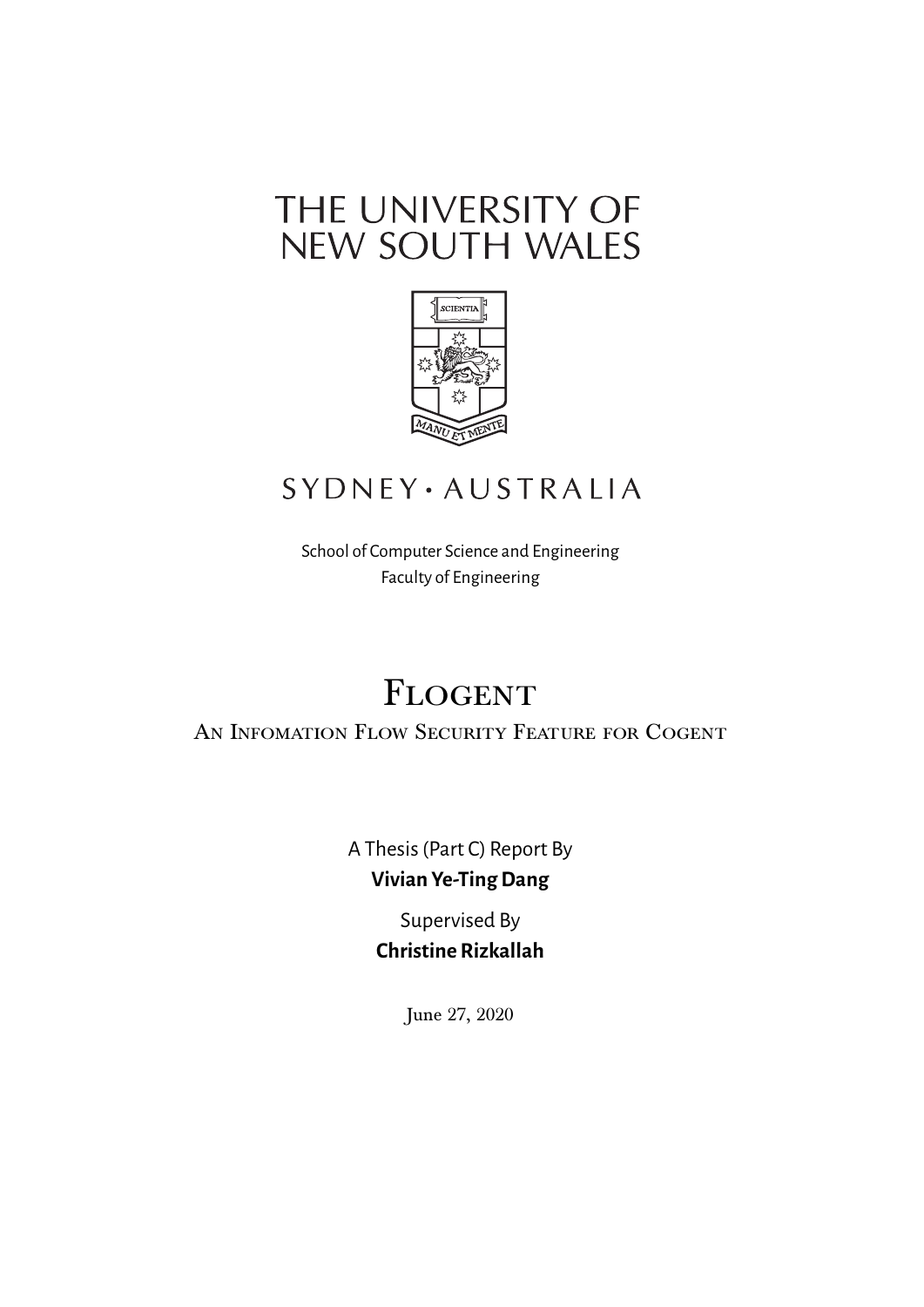# **Contents**

| 1        |                                      | Introduction                                | 4  |  |  |  |  |  |  |  |  |  |
|----------|--------------------------------------|---------------------------------------------|----|--|--|--|--|--|--|--|--|--|
| $\bf{2}$ |                                      | Background                                  |    |  |  |  |  |  |  |  |  |  |
|          | 2.1                                  |                                             | 9  |  |  |  |  |  |  |  |  |  |
| 3        | 11<br><b>Flogent:</b> Implementation |                                             |    |  |  |  |  |  |  |  |  |  |
|          | 3.1                                  |                                             | 11 |  |  |  |  |  |  |  |  |  |
|          |                                      | 3.1.1                                       | 12 |  |  |  |  |  |  |  |  |  |
|          | 3.2                                  |                                             | 13 |  |  |  |  |  |  |  |  |  |
|          |                                      | 3.2.1                                       | 14 |  |  |  |  |  |  |  |  |  |
|          |                                      | 3.2.2                                       | 16 |  |  |  |  |  |  |  |  |  |
|          | 3.3                                  |                                             | 18 |  |  |  |  |  |  |  |  |  |
|          |                                      | 3.3.1                                       | 20 |  |  |  |  |  |  |  |  |  |
|          |                                      | 3.3.2 Constraint Generation and Solving     | 21 |  |  |  |  |  |  |  |  |  |
| 4        |                                      | 22<br><b>Testing</b>                        |    |  |  |  |  |  |  |  |  |  |
|          | 4.1                                  | 22                                          |    |  |  |  |  |  |  |  |  |  |
|          | 4.2                                  | 23                                          |    |  |  |  |  |  |  |  |  |  |
|          | 4.3                                  |                                             | 24 |  |  |  |  |  |  |  |  |  |
| 5        | Formalisation<br>25                  |                                             |    |  |  |  |  |  |  |  |  |  |
|          | 5.1                                  |                                             | 25 |  |  |  |  |  |  |  |  |  |
|          |                                      | 5.1.1<br>Definition of the Erasure Function | 26 |  |  |  |  |  |  |  |  |  |
|          |                                      | 5.1.2                                       | 28 |  |  |  |  |  |  |  |  |  |
|          | 5.2                                  |                                             | 32 |  |  |  |  |  |  |  |  |  |
|          | 5.3                                  |                                             | 32 |  |  |  |  |  |  |  |  |  |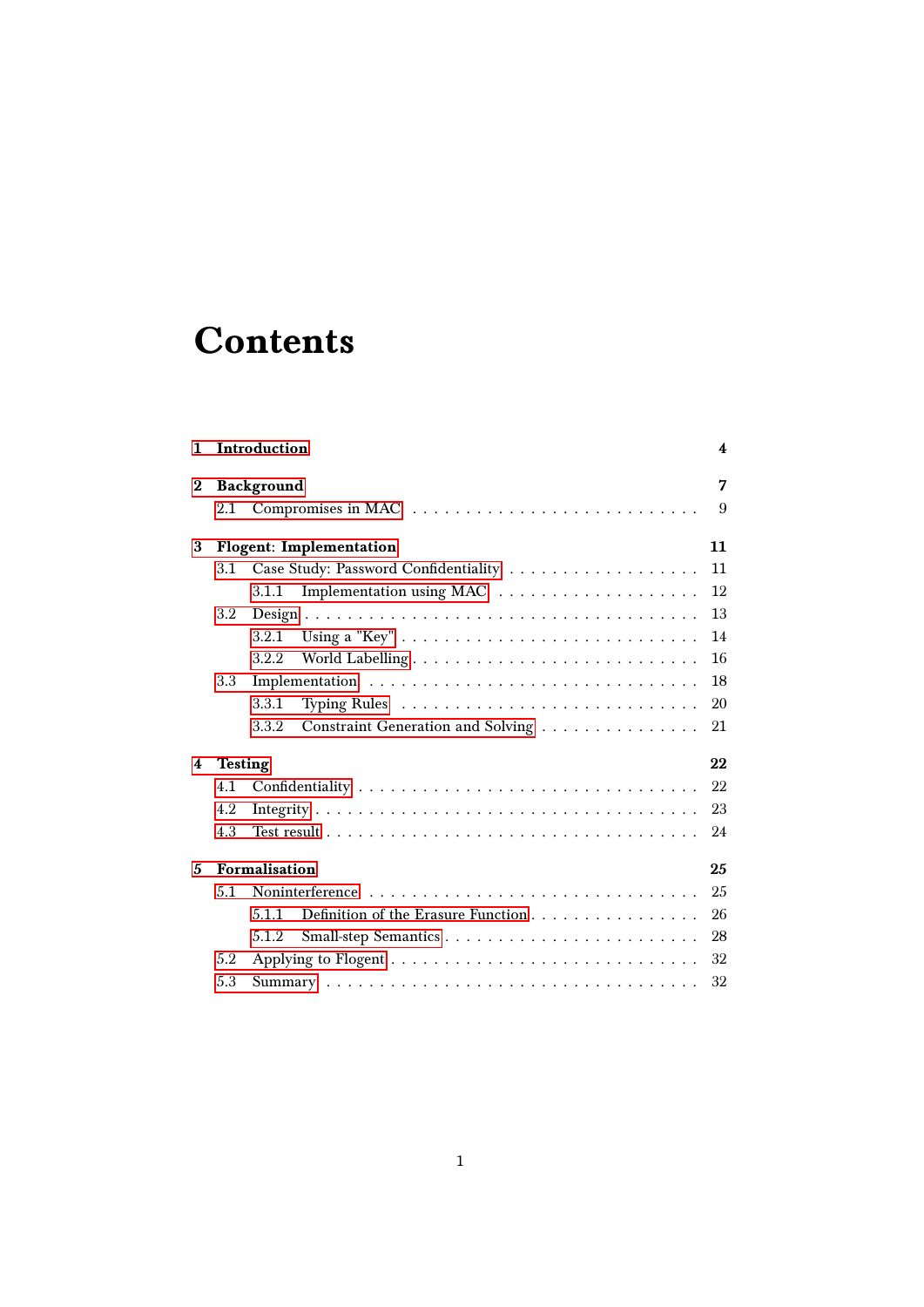# List of Figures

| Identifying memory-safety-related CVEs (from Miller (2019)) | - 5 |
|-------------------------------------------------------------|-----|
| Core API for MAC (Vassena et al., 2018)                     | - 9 |
| Using "World" instead of Monads 14                          |     |
| Proposed type signatures using "Key" 14                     |     |
| Implementation using World-Labelling  17                    |     |
|                                                             | 19  |
|                                                             | 20  |
|                                                             |     |
|                                                             |     |
|                                                             | 27  |
| Erasure Function for expressions and values                 | 28  |
| Small step semantics of the COGENT language (part 1)        | 29  |
| Small step semantics of the COGENT language (part 2)        | 30  |
|                                                             | 31  |
|                                                             | 32  |
|                                                             |     |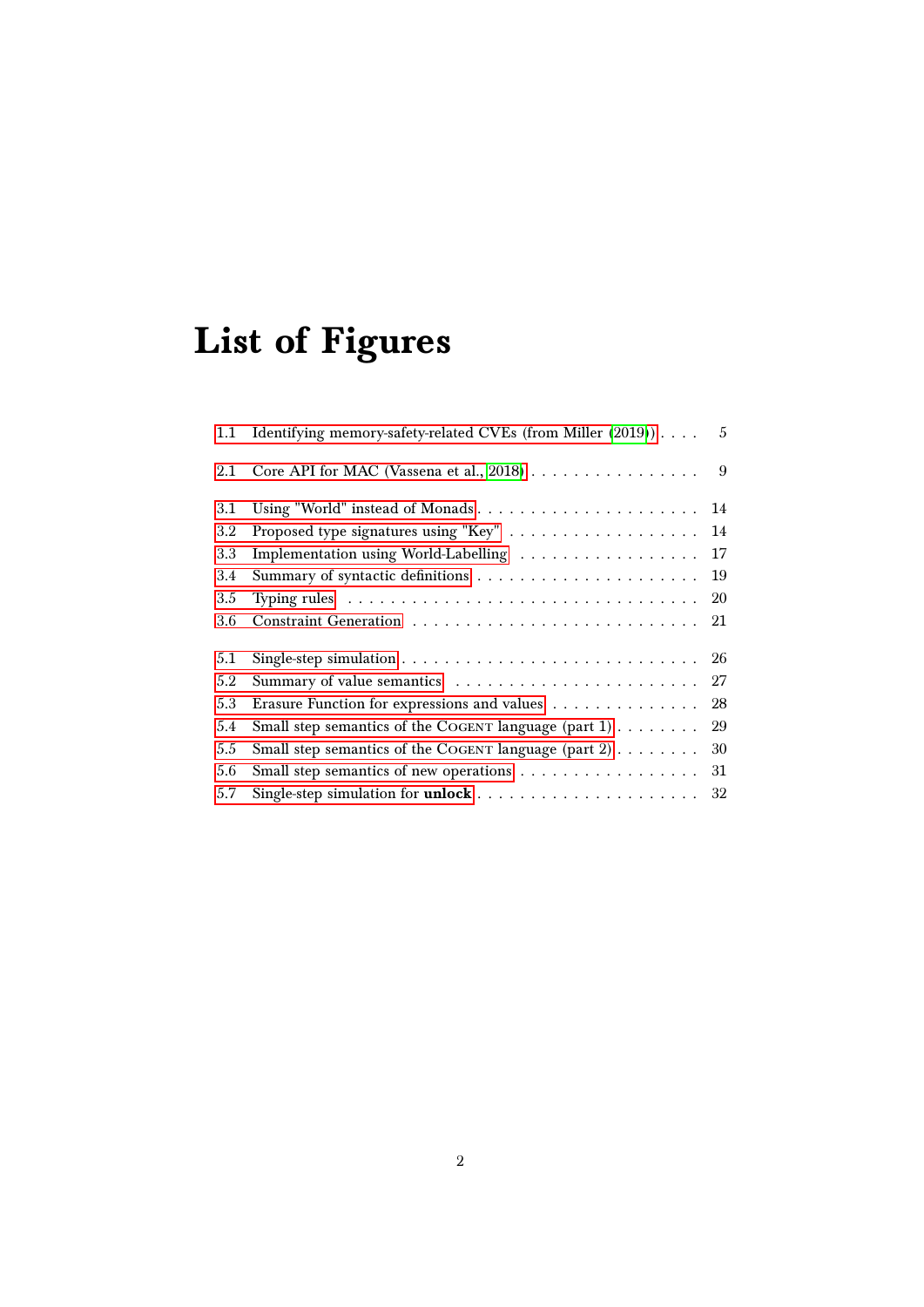## Acknowledgements

I would like to thank Christine Rizkallah, my supervisor, and Amos Robinson for their support and guidance while I am undertaking this honours thesis, I deeply appreciate the mentorship and advice from both of them.

I am extremely grateful to Liam O'Connor, for being an exceptional lecturer, tutor and friend, without whom I would not have been inspired to undertake my thesis in this field, nor would I have been able to get through all the hurdles that I have come across during my years in university.

I would like to also thank Kai Engelhardt for being a great educator who opened the door of Formal Methods and the more theoretical side of computer science to me.

Of course, I want to also thank my mum Monica and my brother Justin for their unlimited support throughout the years. Thank you to all my friends, who have been there for me at different times. I would not have been able to get through my degree without them: Alexander Rowell, Anna Azzam, Annie Liu, David Lei, Edward Thomson, Emmet Murray, Hussein Debel, Kristian Mansfield, Mahika Suri, Nethan Tran, Subramanya Vajiraya, Victor Phan and many others to whom I am very much in-debted.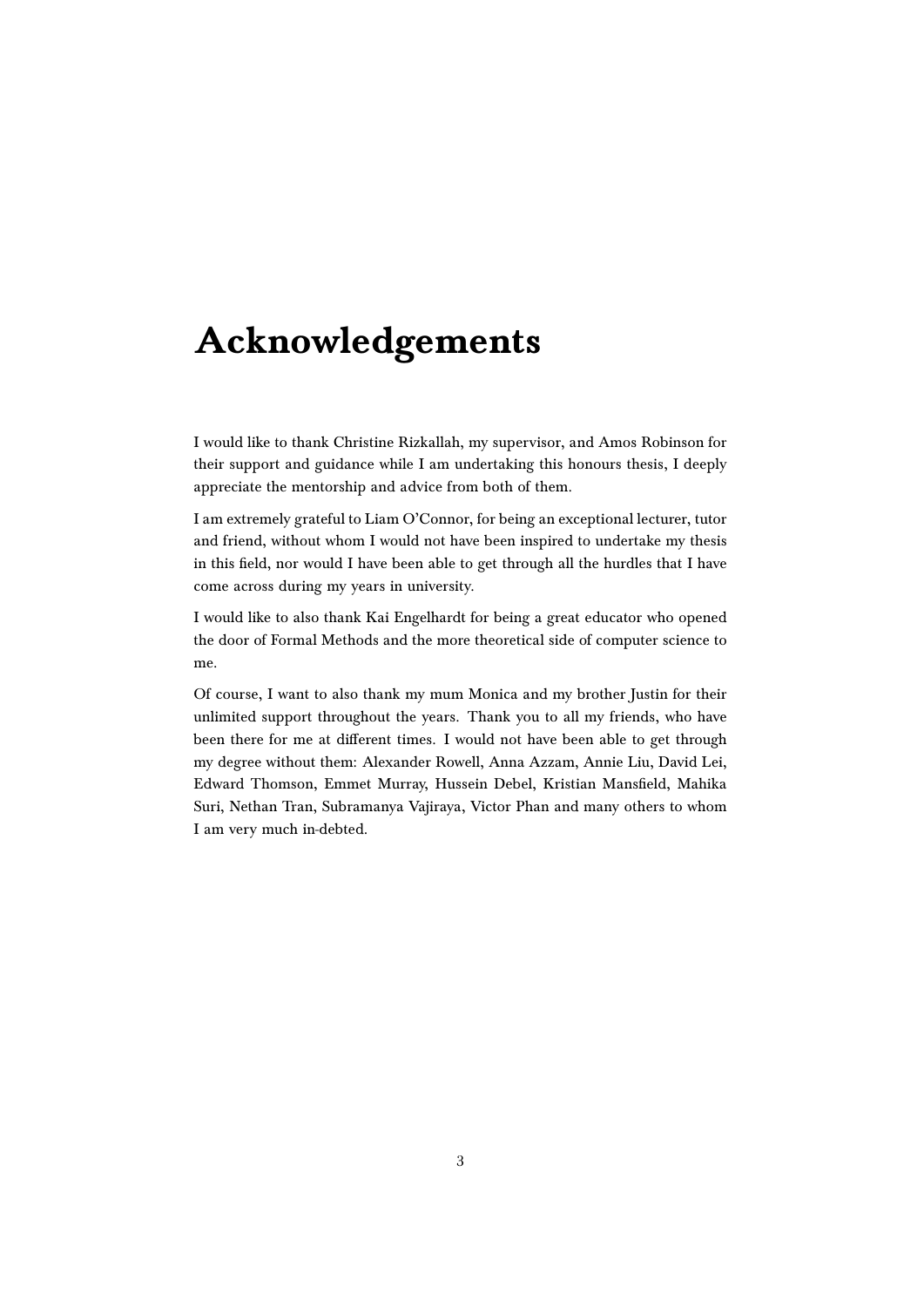## <span id="page-4-0"></span>Chapter 1

## Introduction

In a world where the amount of sensitive information being put online is increasing, the risk of this information falling into the hands of malicious people also increases; this calls for more emphasis on information security within systems.

This thesis introduces FLOGENT, an information flow control system for the pro-gramming language COGENT (O'Connor et al., [2016\)](#page-34-1). COGENT is a higher-order, purely functional language with *uniqueness types*. The semantics of COGENT are designed to be easy to reason about, in accordance with its aim of reducing the cost of verification.

Software verification aims to formally establish by proof that a program fully satisfies its expected behaviour and outcomes (i.e. its specification). Proving program correctness often involves an interactive theorem prover like Isabelle/HOL (Nipkow, Paulson, and Wenzel, [2002\)](#page-34-2).

Given a COGENT program, the compiler generates a high-level shallow embedding of the program's semantics in Isabelle/HOL, a C program, and a proof that the generated C program is a refinement of the generated Isabelle/HOL embedding. This means that any functional correctness property proved about the shallow embedding also holds for the generated C program. As a result, the need to verify manually written C programs is significantly reduced, which in turn brings down the cost of verification, as C is significantly harder to reason about than COGENT.

Cogent is designed for the implementation of operating systems components such as file-systems. Vulnerabilities in operating systems can compromise the confidentiality and integrity of the entire system. As such, ensuring COGENT software is free of vulnerabilites is particularly important.

A recent presentation by Miller [\(2019\)](#page-34-0) indicates that approximately 70% of Com-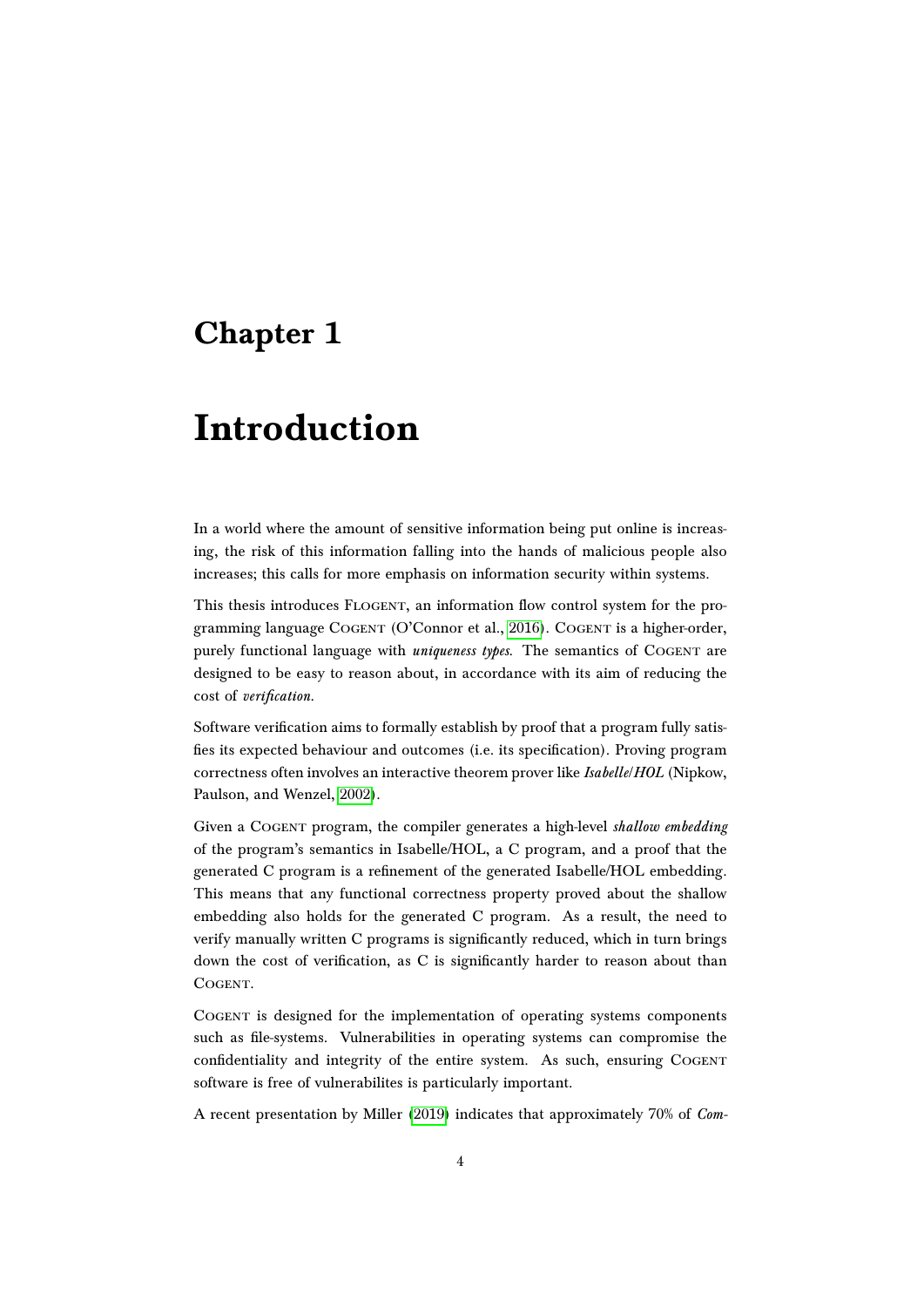<span id="page-5-0"></span>

Figure 1.1: Identifying memory-safety-related CVEs (from Miller [\(2019\)](#page-34-0))

mon Vulnerabilities and Exposures (CVEs) (MITRE Corporation, [2019\)](#page-34-3) that have been reported by Microsoft in the recent decade are the result of vulnerabilities related to *memory-safety* (see [Figure 1.1\)](#page-5-0).

COGENT is already equipped to deal with memory safety related problems. Memory safety can be divided into two main categories: temporal safety and spatial safety (Szekeres et al., [2013\)](#page-35-1). Temporal safety issues involve accessing memory at the wrong time, such as trying to make use of uninitialised memory, or using memory after it has been freed. COGENT ensures temporal safety by having uniqueness types, a kind of *linear types*. Uniqueness types ensure that, at any given time, there is only one writable reference to a mutable object; this is done by requiring that variables of a linear type are used exactly once. Such a type system allows memory allocation to be tracked statically, enabling the Cogent compiler to ensure that memory is only accessed when it is safe to do so.

Spatial safety issues involve accessing memory at the wrong place. Common problems include buffer overflows and accessing arrays out-of-bounds, which creates opportunities for stack smashing. Spatial safety is ensured as a consequence of Cogent's type safety theorem, where unsafe operations are not exposed to the users.

Problems that are unrelated to memory safety can be split into two subcategories: those that are not observable on the programming language level, including hard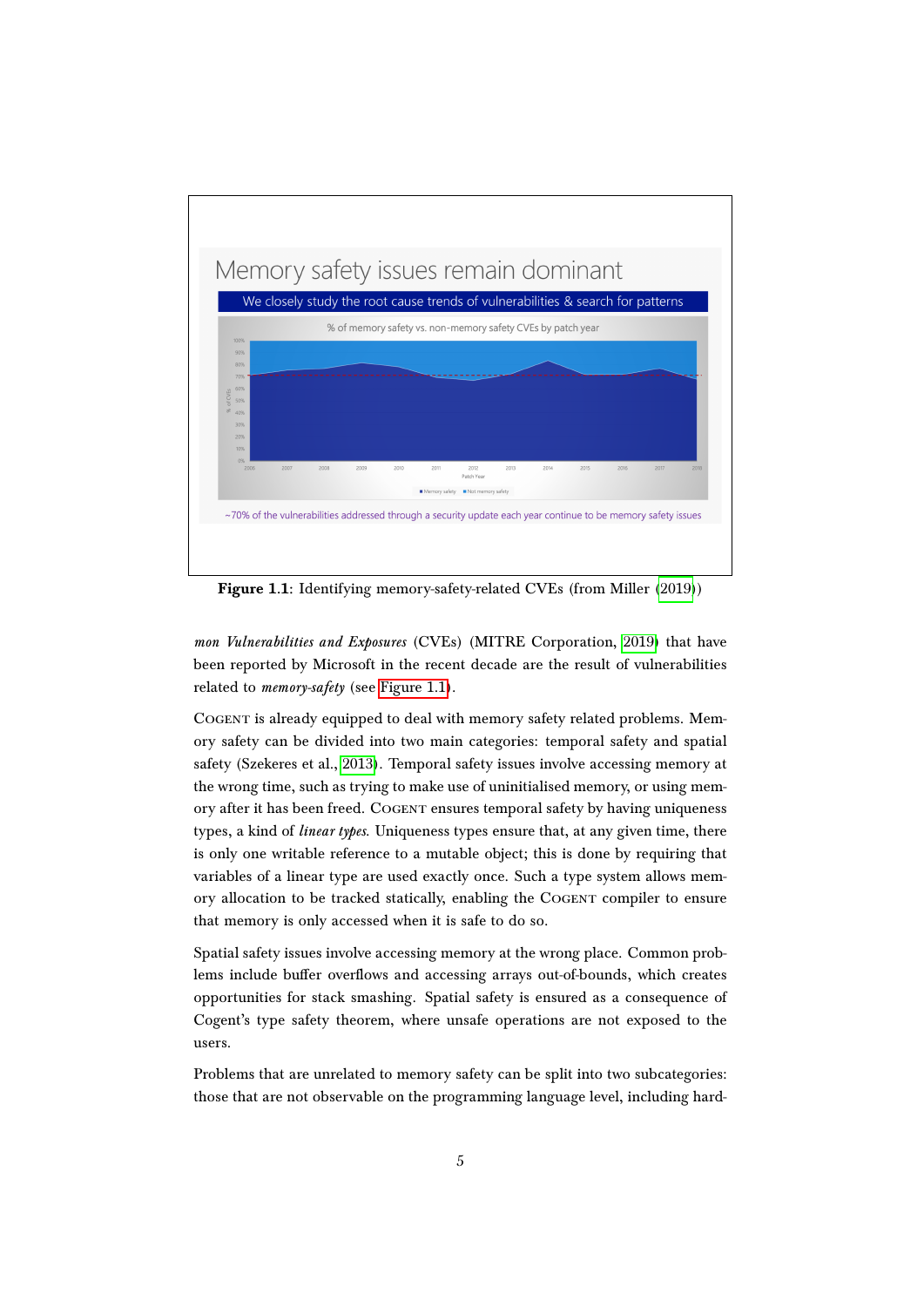ware problems such as Spectre (Kocher et al., [2019\)](#page-33-0) and Meltdown (Lipp et al., [2018\)](#page-33-1), as well as side channel attacks involving timing or power signatures; and problems that are observable on the programming language level, specifically, secret data being directly accessed or modified by unauthorised processes which violates confidentiality and integrity. The latter kind of vulnerability can be overlooked when trusted programs or applications are handling sensitive information, leaving potential risks to data breaches. FLOGENT aims to reduce these types of mistakes by extending Cogent with an information flow control system.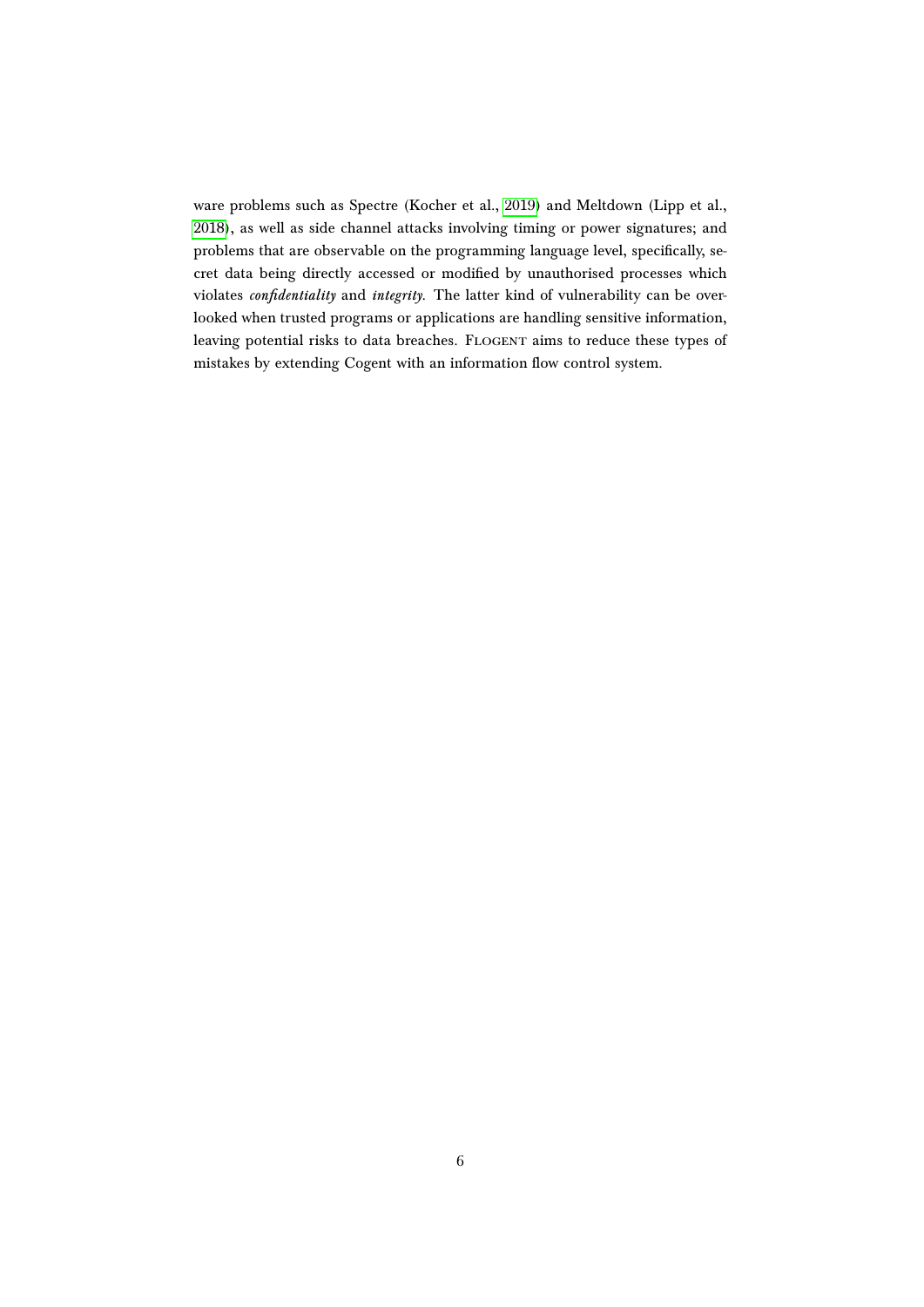## <span id="page-7-0"></span>Chapter 2

## Background

One of the very first attempts to express information flow control (IFC) was made by D. E. Denning and P. J. Denning [\(1977\)](#page-33-2), where an information flow policy is defined as a set of *security classes* or *labels* for information and a *flow relation* defining the permissible flows between these classes in a lattice structure. Each runtime object is bound to a security class.<sup>[1](#page-7-1)</sup> Operations that use an object, say x, to derive another, say  $y$ , are only allowed if the security class of  $x$  flows into that of  $y$  according to the flow relation. For example, the classes might be 'high privilege' and 'low privilege' where 'high' privileged data cannot leak to low. Our flow relations would be high to high and low to high, thus disallowing high to low. This control over data dependency is intended to ensure "the absence of information flows from private data to public observers" (Nipkow and Klein, [2014\)](#page-34-4). Infomation flow control is an easy and potentially automatable method to check if programs protect private data such as passwords.<sup>[2](#page-7-2)</sup>

This initial concept has been applied in a variety of domains. One such domain is that of *program logics*, proof calculi for software verification. Based on separation logic (Reynolds, [2002\)](#page-34-5), Costanzo and Shao [\(2014\)](#page-33-3) present a logic that allows for manual reasoning about IFC, either by pen-and-paper proof or in an interactive theorem prover. Murray et al. [\(2016\)](#page-34-6) combine this program logic approach with dependent types to produce compositional verification framework. However, because Cogent generates an embedding in a purely functional subset of Isabelle/HOL, putting this embedding into a different logic would require reworking all of the existing infrastructure as well as losing the advantage of purely functional reasoning, such approaches are not well-suited to a COGENT context.

Another style of IFC is dynamic (i.e. run-time) security enforcement. Stefan et

<span id="page-7-1"></span><sup>&</sup>lt;sup>1</sup>More recent literature calls this operation *labelling*.

<span id="page-7-2"></span><sup>&</sup>lt;sup>2</sup>Note that this is under the assumption that the *trusted computing base* (TCB) is well-behaved.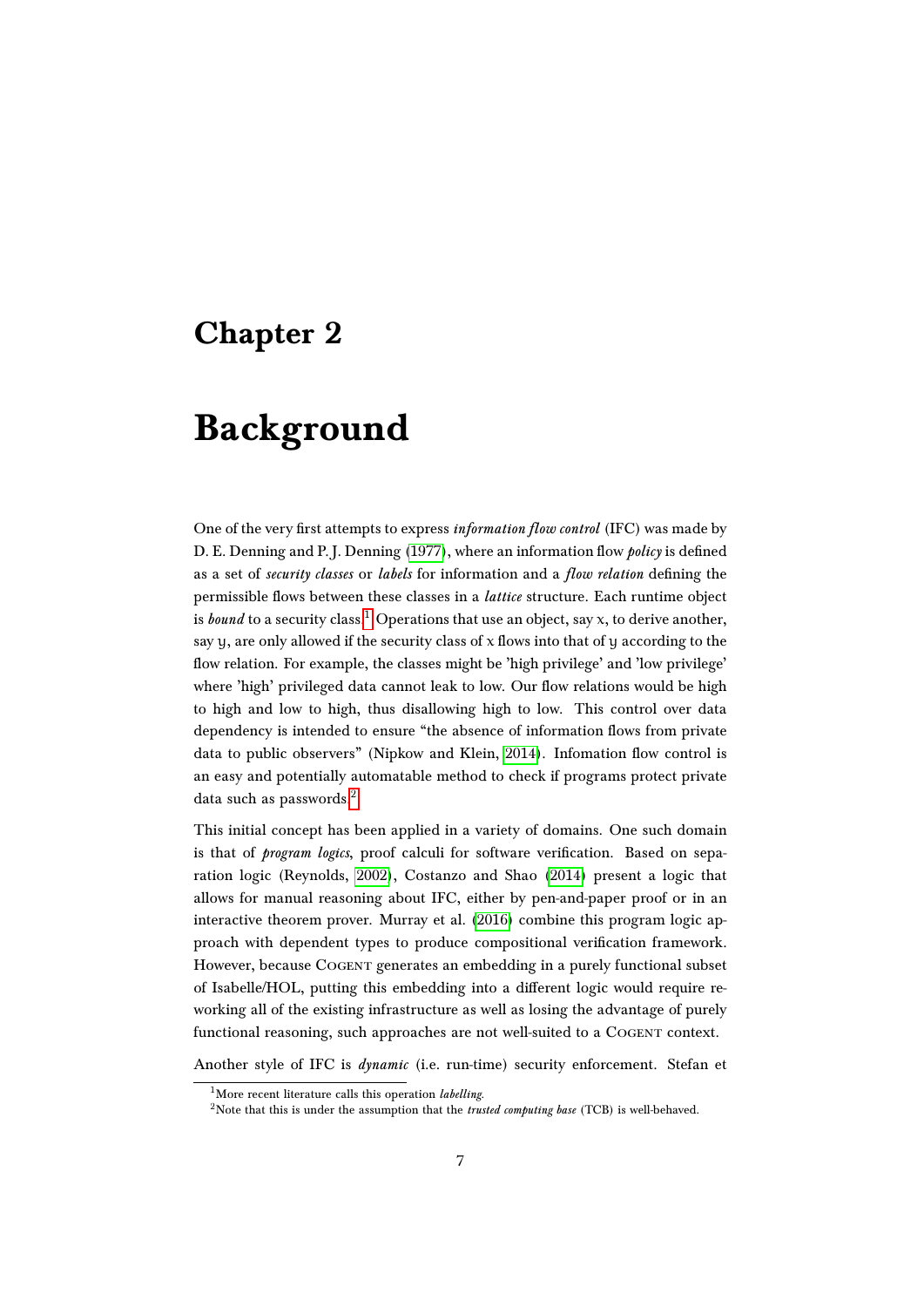al. [\(2011\)](#page-35-2) describe a dynamic, language-based IFC mechanism implemented as a Haskell library called *Labeled IO* (LIO). LIO keeps track of labels by inserting them directly into run-time values and enforcing dynamic checks to ensure IFC policies are adhered to. The *Hybrid LIO* (HLIO) system of Buiras, Vytiniotis, and Russo [\(2015\)](#page-33-4) extends this by enforcing some checks statically; however, any amount of dynamism would not be suitable in the context of Cogent. This is because Cogent is entirely statically typed and is used for low-level operating system components, where the performance overheads introduced by dynamic checking are not acceptable.

Volpano, Irvine, and Smith [\(1996\)](#page-35-3) re-formulate this idea of IFC into a type system that enforces security properties, along with a proof of soundness. A simplified version of their security type system is approachably introduced by Nipkow and Klein [\(2014\)](#page-34-4). Nipkow and Klein [\(2014\)](#page-34-4) define security levels using natural numbers, whereas Volpano, Irvine, and Smith [\(1996\)](#page-35-3) make use of a more general lattice structure. The soundness result ensures *noninterference* from high security level to low security level, i.e. high does not interfere with low, information only flows from low to high. Here, a judgement  $\ell$  ⊢ c denotes that the program c contains no information flows to variables lower than level  $\ell$  and the only flows would be from variables greater than or equal to  $\ell$ .

Abadi et al. [\(1999\)](#page-33-5) generalise security type systems to accommodate a functional language with higher order functions. They propose a general calculus, specifically a  $\lambda$ -calculus for type-based dependency analyses called *Dependency Core Cal*culus (DCC). They give DCC a denotational semantics that formalises the idea of noninterference. DCC incorporates a family of monads (Moggi, [1991\)](#page-34-7), indexed by a security level, to express the different levels under which a program executes.

This calculus for static IFC was introduced by Russo [\(2015\)](#page-34-8) and is adapted into a HASKELL (Haskell, [2010\)](#page-33-6) library called MAC by Vassena et al. [\(2018\)](#page-35-0). MAC places labels on the type level, and defines a HASKELL monad indexed by these type-level labels. In MAC, labelled values—values that are associated with a security level are an explicit type, written Labeled  $\ell$  a. This denotes a value of type a labelled at security class  $\ell$ .

[Figure 2.1](#page-9-1) outlines the type signatures for the core operations on labelled values in MAC. The library makes use of the  $MAC$  monad, which associates the computation environment with a label. To create a labelled value, the join operation is used, which transforms a computation of level  $\ell_H$  to a computation of lower level  $\ell_I$ , but the result is labelled with the higher level  $\ell_H$ . This means that the result of the computation cannot be accessed by those who do not have authorisation of level  $\ell_H$ . They also define a simpler constructor for labelled values, label, which can be defined in terms of join as follows: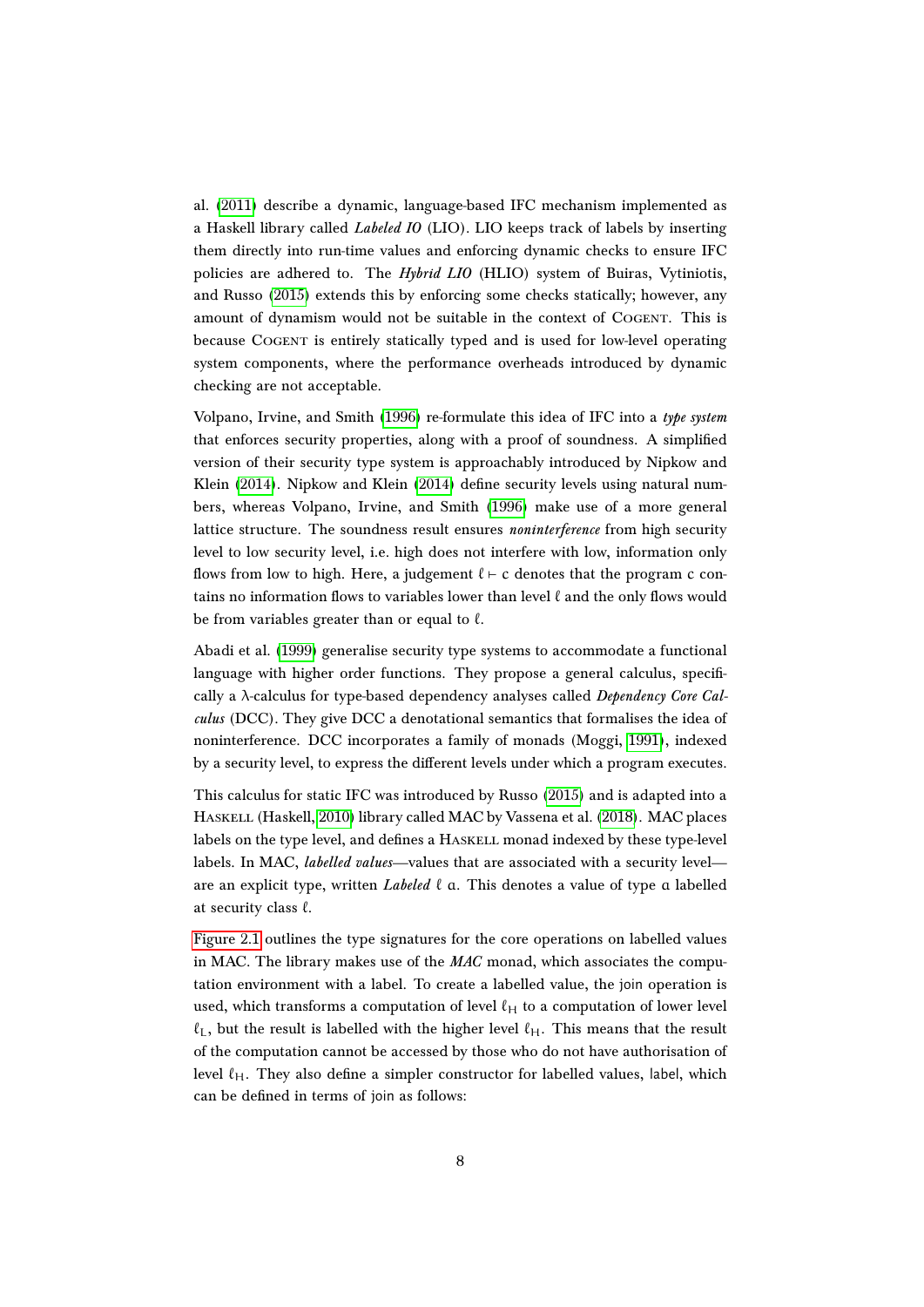<span id="page-9-1"></span>join  $\therefore \ell_I \leq \ell_H \Rightarrow MAC \ell_H \alpha \rightarrow MAC \ell_I (Labeled \ell_H \alpha)$ unlabel ::  $\ell_I \leq \ell_H \Rightarrow \text{Labeled } \ell_I \text{ a} \rightarrow \text{MAC } \ell_H \text{ a}$ 

Figure 2.1: Core API for MAC (Vassena et al., [2018\)](#page-35-0)

label ::  $(\ell_L \leq \ell_H)$  ⇒  $a$  → MAC  $\ell_L$  (Labeled  $\ell_H a$ ) label = join ○ return

The second operation defined by MAC is unlabel. To unlabel a value of level  $\ell_L$ , the computation level  $\ell_H$  must be at least as high as  $\ell_L$ .

As Haskell and Cogent are both functional languages with static types, the MAC approach is the most directly applicable to COGENT. However, the use of monads is not appropriate in a COGENT context, because monadic programming requires closures, which COGENT does not support (O'Connor et al., [2016\)](#page-34-1). Since the use of monads is vital to the MAC approach, this presents a challenge for us, to implement the same functionality in COGENT.

There are other statically typed functional languages, such as ML (Milner, Tofte, and MacQueen, [1997\)](#page-34-9) and Mercury (Somogyi, Henderson, and Conway, [1995\)](#page-34-10), where monadic programming is also not common. Pottier and Simonet [\(2003\)](#page-34-11) present an implementation of Abadi's framework for ML, suggesting that Abadi's framework can be applied without the use of monads.

### <span id="page-9-0"></span>2.1 Compromises in MAC

Any practical implementation of IFC will come with some caveats not present in the calculus of Abadi et al. [\(1999\)](#page-33-5). For example, in MAC, a number of compromises had to be made in order to implement IFC in Haskell (Russo, [2015\)](#page-34-8):

- unsafePerformIO Haskell includes a built-in unsafe function, unsafePerformIO, which allows the user to perform arbitrary side-effects but hide them from Haskell's type system. In MAC, they must assume that any use of *unsafePerformIO* does not violate security properties. For COGENT, a similar assumption must be made about abstract functions imported from C.
- Exceptions Haskell includes exceptions that can be thrown from pure functions. This means that it is possible for an attacker to learn secret information by observing which inputs cause an exception to be thrown. MAC includes some support for exceptions, but there are still scenarios where exceptions can lead to vulnerabilites (Hritcu et al., [2013\)](#page-33-7). In COGENT, however, all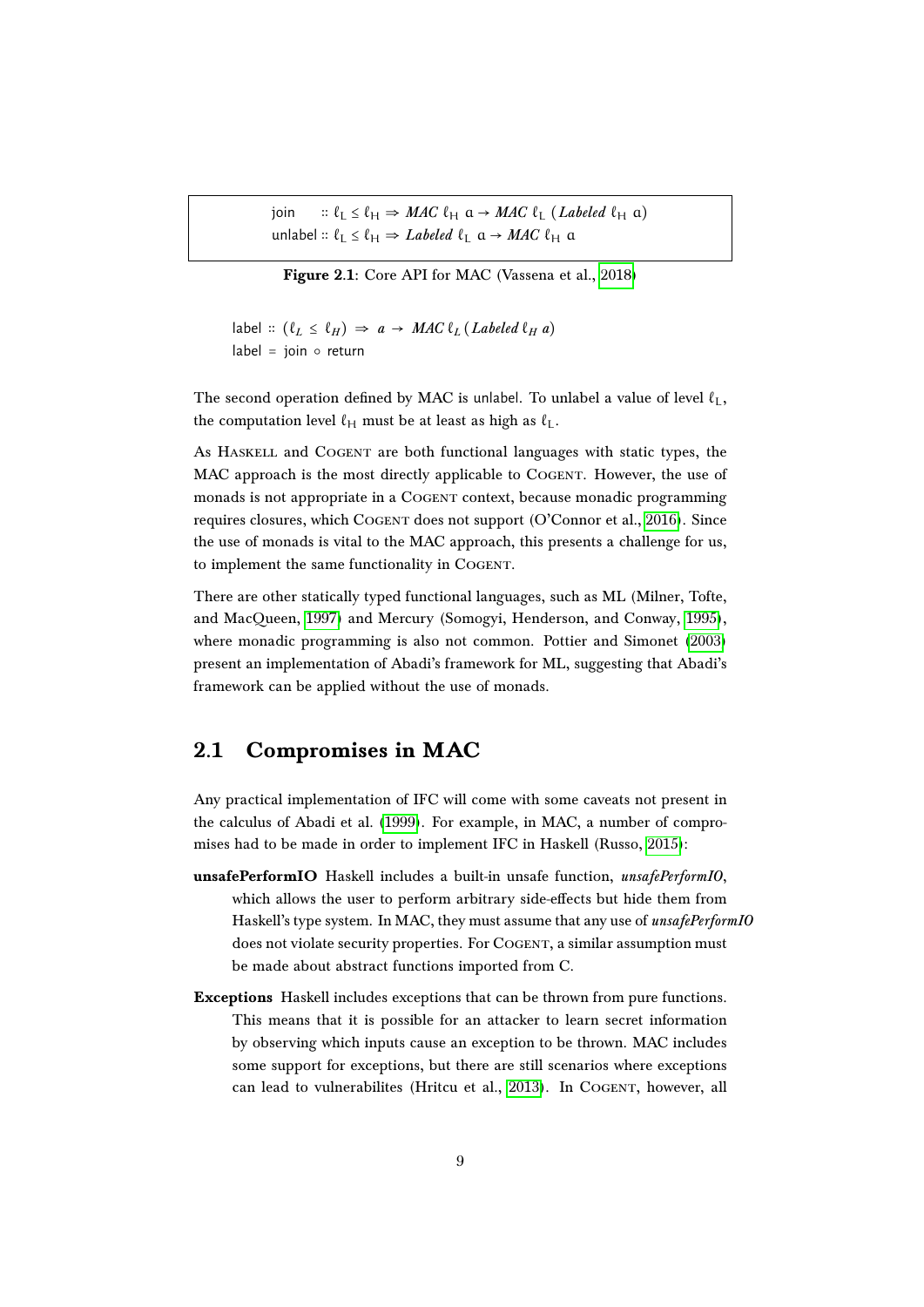functions are total and exceptions are not permitted. Therefore, this is not a problem faced by Flogent.

Non-termination Similarly to exceptions, Haskell functions may fail to terminate. This also opens a potential side-channel through which secret information may be leaked. COGENT ensures termination of all functions which limits the problem of non-termination to only the use of abstract functions imported from C.

Because of COGENT's restrictive design, fewer compromises have to be made in the implementation of Flogent. This means that our type system can be more informative and better at detecting vulnerabilities, however care must be taken to ensure that the system remains expressive enough for practical use-cases.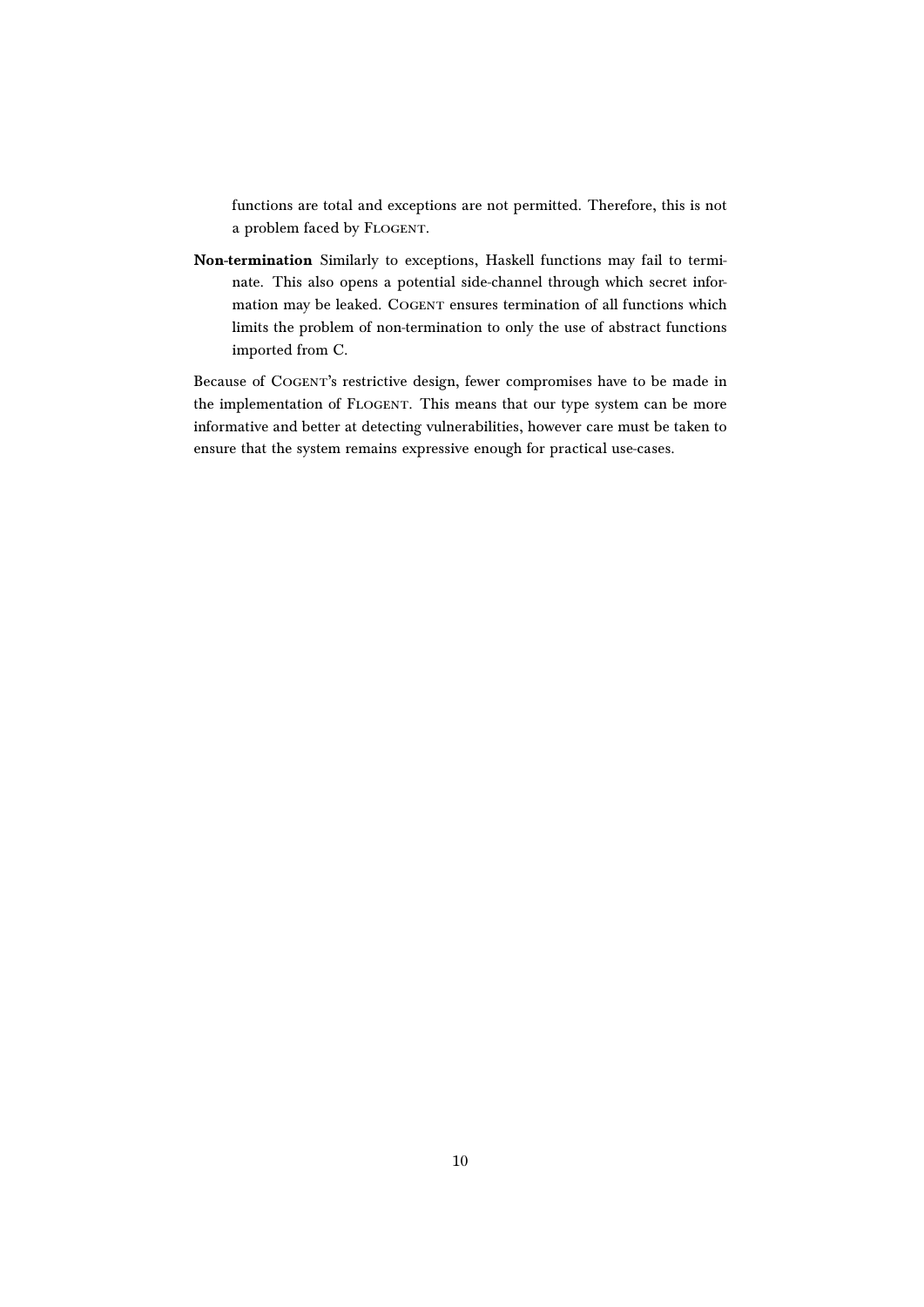## <span id="page-11-0"></span>Chapter 3

## Flogent: Implementation

As we have established in previous chapters, FLOGENT aims to extend COGENT with an information flow control static type system. This includes design, compiler implementation, and formalisation. To ensure that the security properties hold (i.e. confidentiality and integrity) for all well-typed FLOGENT programs, these properties must also be characterised on top of our formalisation.

The main contribution so far in Thesis B is the design and implementation of two primitive operations within Minigent, a miniature version of Cogent. We call the operations join and unlock, derived from the join and unlabel operations of Abadi et al. [\(1999\)](#page-33-5). These are sufficient to ensure information flow control in programming language libraries such as MAC (Vassena et al., [2018\)](#page-35-0). Details of these operations are explained later in this chapter.

The calculus of Abadi et al. [\(1999\)](#page-33-5) is widely implemented in functional languages (Vassena et al., [2018;](#page-35-0) Pottier and Simonet, [2003\)](#page-34-11). It is foundational work in the field of information flow security and, according to experts in the field (Murray, [2019\)](#page-34-12), this is a good basis for our work in Cogent. As mentioned in [Chap](#page-7-0)[ter 2,](#page-7-0) MAC is a direct HASKELL implementation of this calculus. This adaptation is particularly useful because both HASKELL and COGENT are purely functional languages with a static type system.

### <span id="page-11-1"></span>3.1 Case Study: Password Confidentiality

To illustrate the design process and the usage of the two operations, we will examine a case study, first presented by Russo [\(2015\)](#page-34-8). The model has been slightly modified for the example to be more relevant to this project.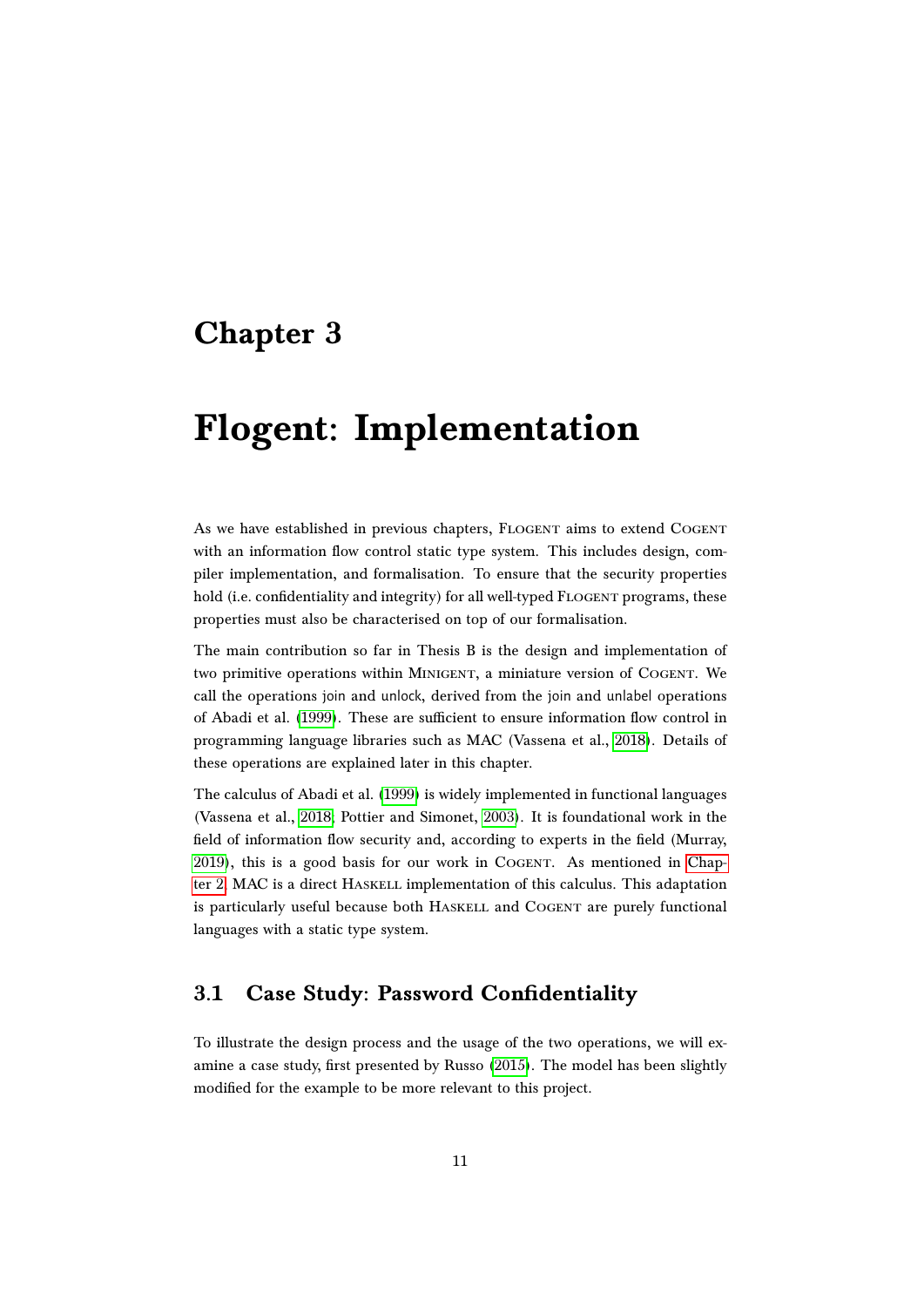We have Alice, a programmer who wants to write a password manager that asks the user for passwords. She wants to prevent users from using common passwords, so she wishes to include a feature that will tell the user whether or not the provided password is found in a list of common passwords. A colleague of hers, Bob, has already implemented such functionality in a different project and Alice wants to make use of that function in her code. Observe that Bob will need access to the password in order to provide this functionality—this breaks confidentiality as sensitive data is leaked. Therefore, we want to make sure that the password is somehow passed to Bob for the check without Bob being able to act maliciously, i.e. using this information for any other (potentially nefarious) purpose.

#### <span id="page-12-0"></span>3.1.1 Implementation using MAC

**Alice**

| password :: IO String                                                 |
|-----------------------------------------------------------------------|
| $password =$                                                          |
| do putStr "Please, select your password:"                             |
| $pass \leftarrow getLine$                                             |
| $lbool \leftarrow runMAC \$$ do                                       |
| <i>lpass</i> $\leftarrow$ label pass :: MAC L (Labeled H String))     |
| <b>Bob.commonPass lpass</b>                                           |
| $let b = unRes blood$                                                 |
| <b>if then</b> putStrLn "Your password is too common!" $\gg$ password |
| else return pass                                                      |
|                                                                       |

Recall in [Figure 2.1](#page-9-1) that the operations require the two arbitrary security levels  $\ell_L$  and  $\ell_H$  to satisfy the condition of  $\ell_L \leq \ell_H$ . For this example, we need only a two-element security lattice, so we instantiate  $\ell_L$  to a concrete low level L and  $\ell_H$  to a concrete high level H. First, Alice asks the user for a password. Once the password is obtained, it is then labelled at  $H$  using the label function, before passing to Bob, who only has access to operations of level L. The function unRes, which unsafely removes a label, is only permitted in functions that are part of the trusted computing base.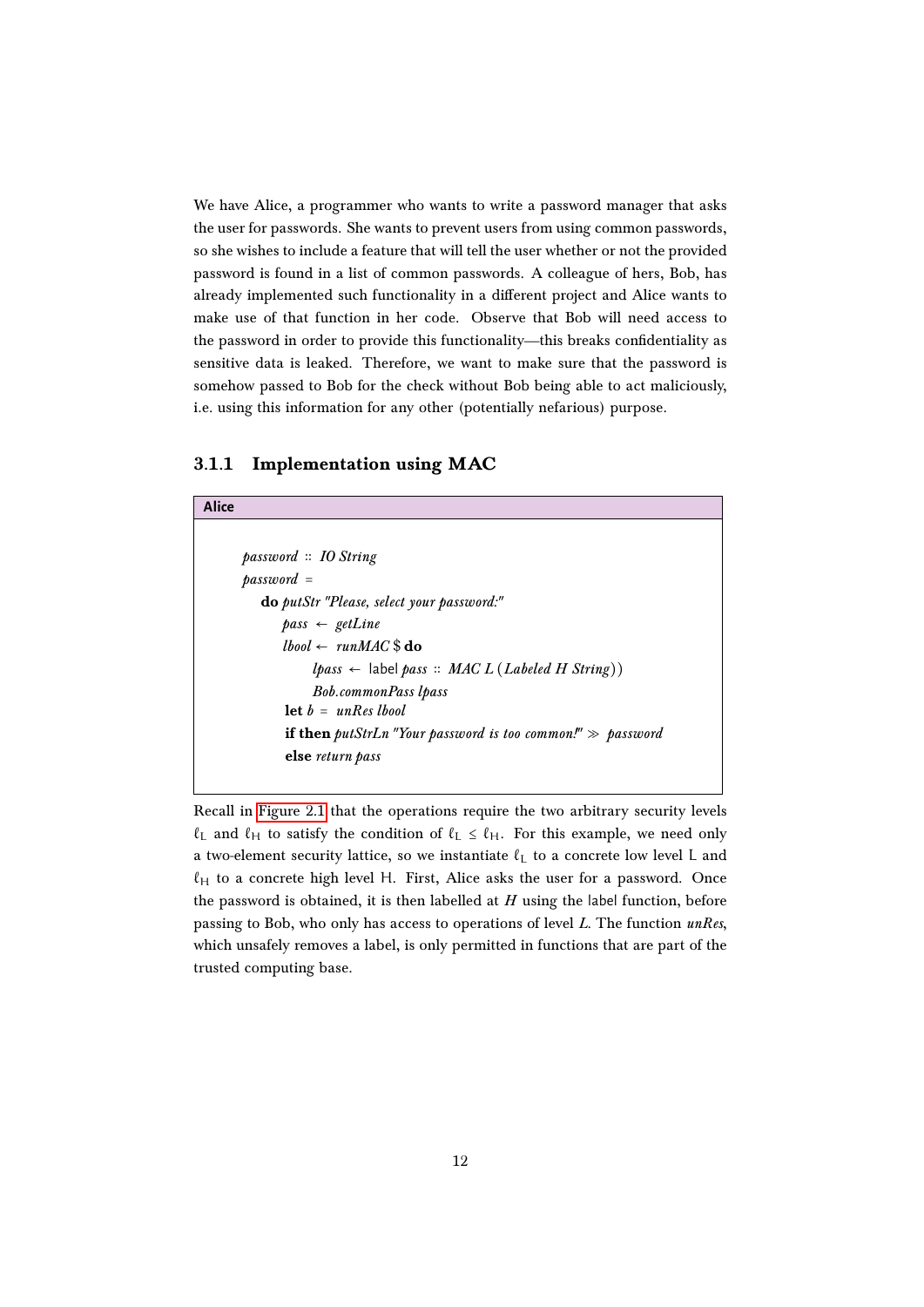The code for Bob is presented below:



```
commonPass \therefore Labeled H String \rightarrow MAC L (Labeled H Bool)
commonPass lpass =
   do str \leftarrow \textit{wgetMAC} "http://common-password.list"
       let passwords = filter (not \circ null) (lines str)
       join $ do pass \leftarrow unlabel lpass
                   return \frac{1}{2} is Just \frac{1}{2} find (== pass) passwords
```
Here, Bob first fetches the list of common passwords via an HTTP request (the wgetMAC function). The password given to Bob is labelled at level  $H$ , so Bob can only perform the password comparison in a computation of level  $H$ . Bob uses join to transform this comparison computation to one of level  $L$ , however the resultant boolean value is now labelled at level H. This prevents Bob from leaking information, because during the password comparison computation, he would be unable to make outside requests of level  $L$ ; and outside the password comparison computation, he would be unable to access the inputs or outputs of this secure computation.

### <span id="page-13-0"></span>3.2 Design

We want to design FLOGENT to have the same information flow control capabilities that MAC demonstrates in the example above. Despite the similarities between COGENT and HASKELL, there are two main differences: The first is the lack of support for monadic programming in COGENT. This necessitates a modification of MAC's approach to implement security-labelling in Flogent.

The second main difference is the uniqueness type system in COGENT, which is not a feature that is present in Haskell or any widely-used security type system. As we will see, our final design for FLOGENT depends crucially on this feature of COGENT.

HASKELL makes use of monads primarily as a way to model side effects while maintaining a purely functional semantics. In COGENT, however, the uniqueness type system is used for this purpose. Specifically, effectful functions are given a type that takes a (model of the) world as input and produces a world as output (O'Connor et al., [2016\)](#page-34-1). [Figure 3.1](#page-14-1) describes this translation, where the type of the world is denoted as  $\bullet$ .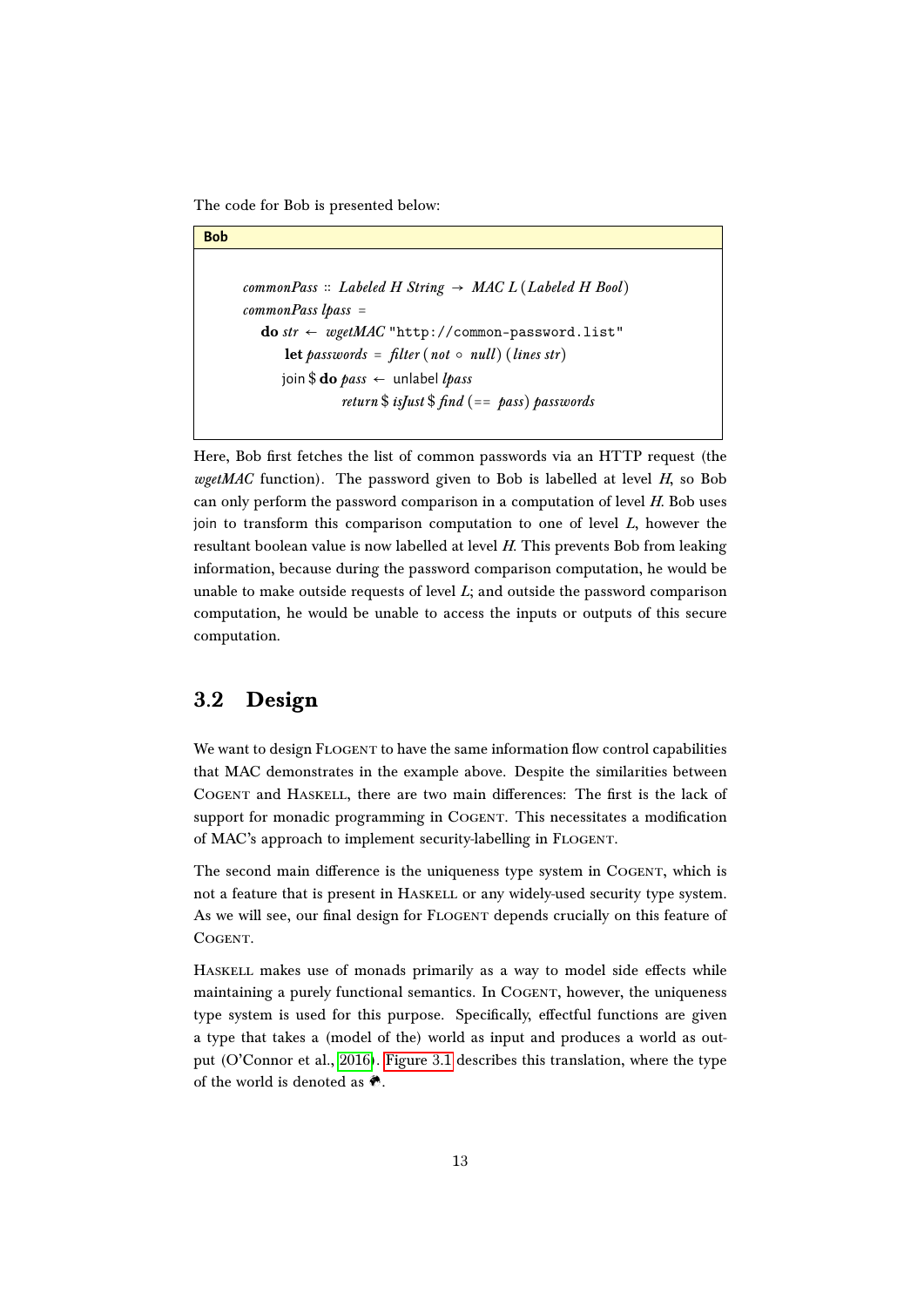<span id="page-14-1"></span>

| wget :: $URL \rightarrow IO String$                                                    |  |
|----------------------------------------------------------------------------------------|--|
|                                                                                        |  |
| wget :: $(\mathbf{\hat{C}}, \text{URL}) \rightarrow (\mathbf{\hat{C}}, \text{String})$ |  |

Figure 3.1: Using "World" instead of Monads

### <span id="page-14-0"></span>3.2.1 Using a "Key"

An intuitive way to represent authorisation for operations of a certain security level is to have a special type that acts like a  $key$ . This can be thought of as a witness of authorisation—analogous to possessing a key to a room to signify authorisation to access that room. Thus, the unlabel operation of Abadi et al. [\(1999\)](#page-33-5) becomes unlock (*mutatis mutandis* for *Labeled*  $\ell$  and Locked<sub> $\ell$ </sub>).

Proposed type signatures based on this idea for the two primitive operations join and unlock are shown in [Figure 3.2.](#page-14-2) Similarly to MAC, this design also has a lock function (cf. label) as follows:

lock  $:: a \rightarrow (\text{locked}_{\ell} \ a)$ lock  $a = \text{join} (\lambda x \rightarrow a)$ 

Note that the high level computation in MAC is now represented as a function that accepts a  $Key$  type of the given level.

To return to our case study, with this design Alice's code would be as follows $^1\!$  $^1\!$  $^1\!$ :

join ::  $(Key \ell \rightarrow \tau) \rightarrow \text{Locked}_{\ell} \tau$ unlock ::  $Key \ell \rightarrow Locked \ell \rightarrow \tau$ 

| <b>Figure 3.2:</b> Proposed type signatures using "Key" |  |  |  |  |
|---------------------------------------------------------|--|--|--|--|
|---------------------------------------------------------|--|--|--|--|

<span id="page-14-3"></span><span id="page-14-2"></span><sup>&</sup>lt;sup>1</sup>For the purposes of illustration, we use a hypothetical uniqueness-typed language with syntax superficially resembling Haskell.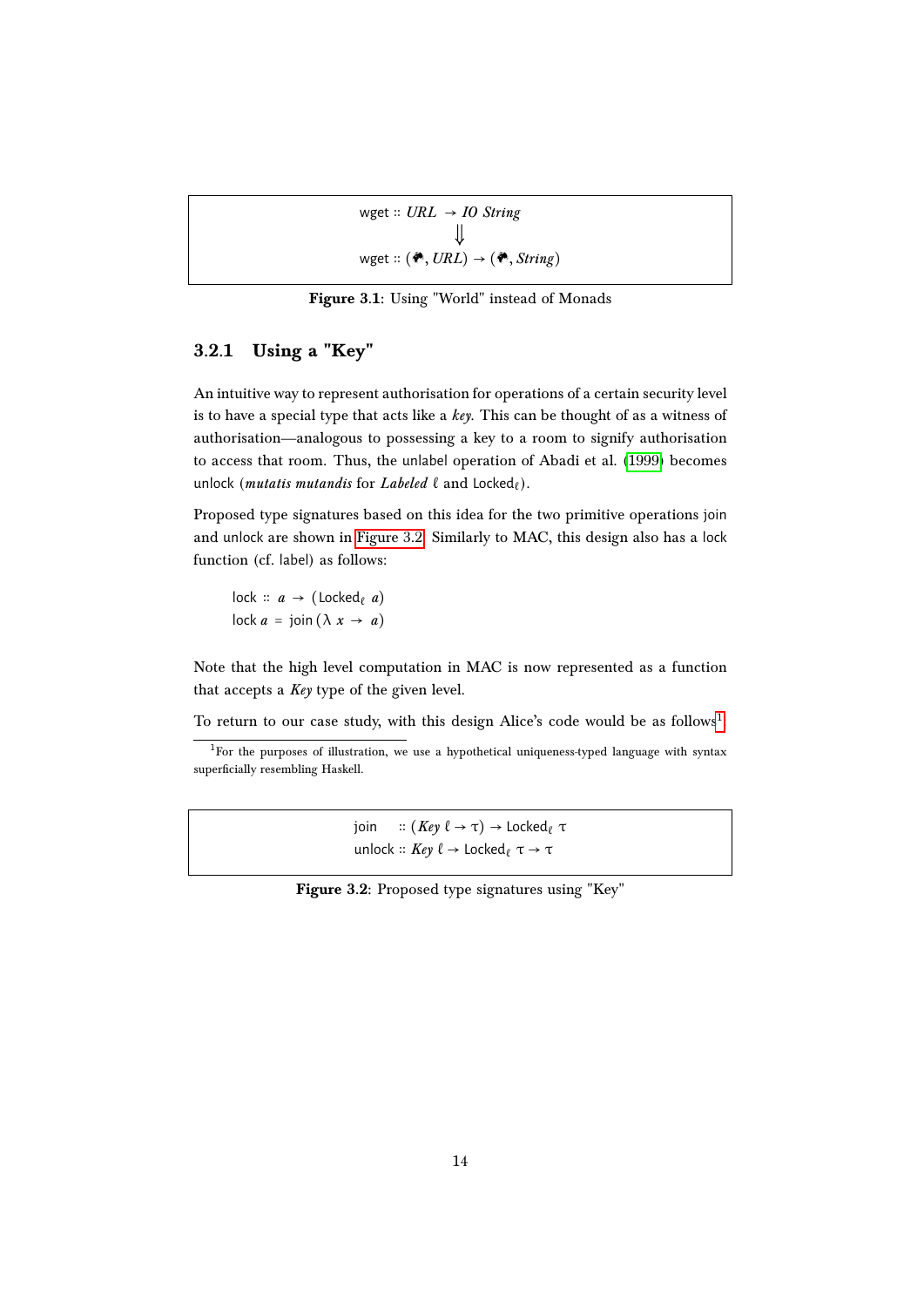```
Alice
```
**Bob**

```
password :: \mathfrak{G} \rightarrow (\mathfrak{G}, Password)
password w_0 = let w_1 = putString "pick a password" w_0(w_2, \text{ pass}) = \text{getLine } w_1lockedPass = lock pass(w_3, b) = Bob.commonPassword (w_2, lockedPass)in if b then
                       let w_4 = putString "your password is weak" w_3in password w_4else
                       (w_3, \text{ pass})
```
Note that, unlike the MAC example, no monads are used, and instead a world value  $(\bullet)$  is passed to every effectful function. Bob's code would be as follows:

```
commonPassword :: (\bullet, Locked<sub>H</sub> String) \rightarrow (\bullet, Locked<sub>H</sub> Bool)
commonPassword(w_0, lockedS) =let (w_1, str) = wget "http://common-password.list" w_0passwords = filter (not \circ null) (lines str)\textbf{in} (w_1, join (\lambda k \rightarrow \textbf{let } s = \text{unlock } k \text{ locked}S
                                 in elem s passwords))
```
Here, Bob uses the join operation to gain a key to the high level locked string, which he can then use to check if the password is in the list.

#### Confidentiality Loophole

This design ensures that high level Locked values are not accessed without authorisation, but it does not ensure that Bob does not communicate over insecure channels while authorised to access secure values.

For example, if Bob wished to leak passwords to his own server, he could make a malicious call to wget inside the join computation as follows: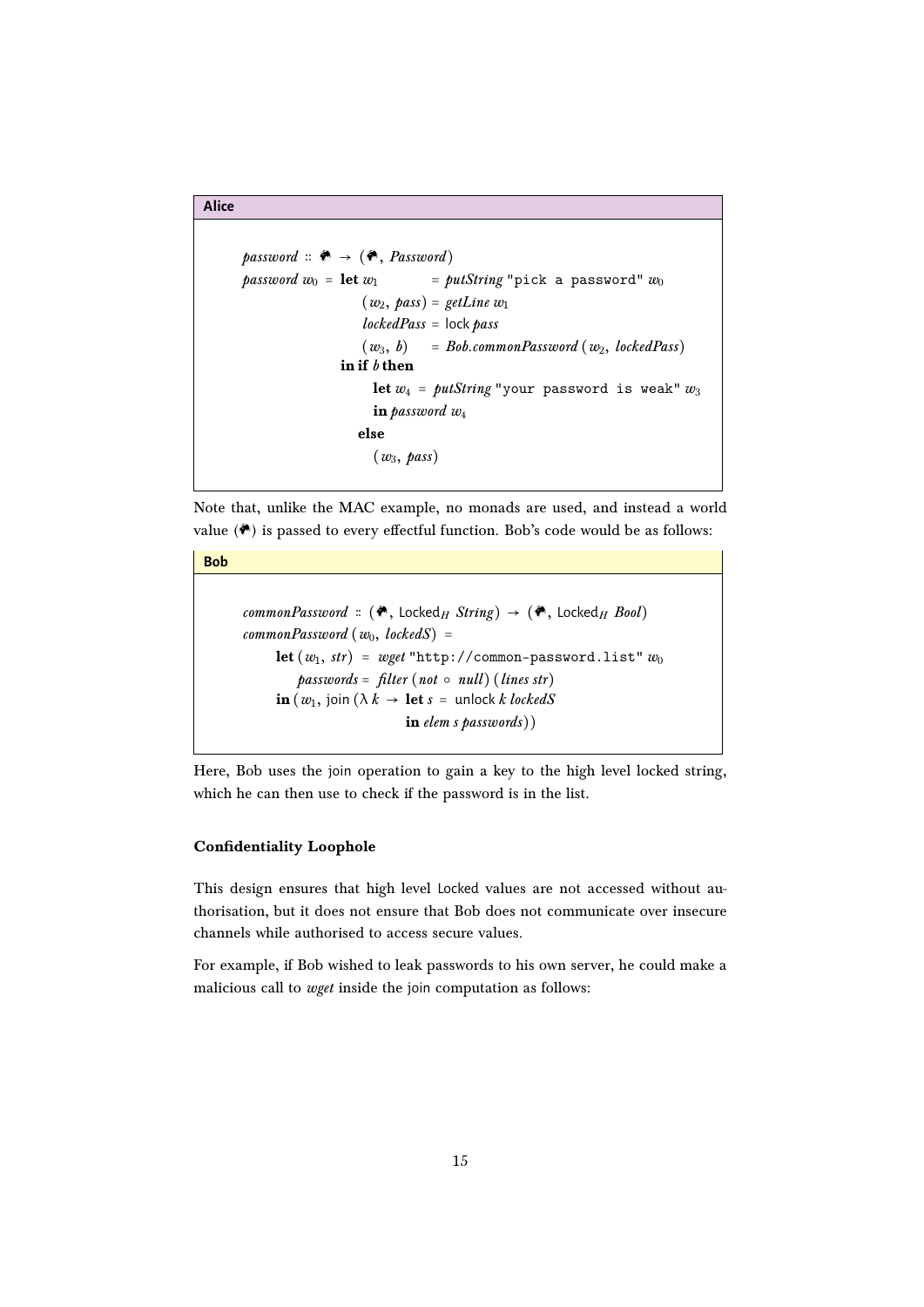#### **Bob** (Evil)

```
commonPassword(w_0, lockedS) =let (w_1, str) = wget "http://common-password.list" w_0passwords = filter (not \circ null) (lines str)in join (\lambda k \rightarrow \text{let } s) = unlock k lockedS
                        (w_2, ) = wget("http://bob.evil/~++ s) w_1in (w_2, elem s passwords))
```
This means that this type system does not prevent low-level computations from being executed in a high-level context. There is one caveat, however: The type signature assigned to this computation will make the world inaccessible from a low-level context:

```
commonPassword :: (\bullet, Locked<sub>H</sub> String) \rightarrow Locked<sub>H</sub> (\bullet, Bool)
```
Such a type signature would be useless in most contexts, as such a locked up world would make it impossible to implement a top-level main function, which would be of type  $\bullet \rightarrow \bullet$ . This means that the security of any part of the program, however, depends on the type of the main function, which is non-compositional and potentially difficult to verify. Another drawback of this design is that the type errors presented to the user in these insecure scenarios are not located at the point of vulnerability. Rather, they are located at some point further up the call chain. In addition to making debugging more difficult, it can also mask vulnerabilities inside trusted functions. For example, suppose a trusted function f calls a function g, and the function g is insecure. This could lead to the function f having an insecure type, without explicitly pointing to g as the source of the vulnerability. Thus, because the function f is trusted, vulnerabilites in g could remain hidden from the programmer.

#### <span id="page-16-0"></span>3.2.2 World Labelling

Rather than have a separate type to denote authorisation, we could instead tag the world itself with a security level. Here, the type signatures, shown in [Figure 3.3,](#page-17-0) require each operation to take a world and return a world. This makes use of the uniqueness typing applied to  $\bullet$  values: now, when the user calls join, they must provide their low-level  $\bullet$  value, which, having been used, cannot be used again. This means that the only  $\bullet$  value accessible to the user inside the join is the highlevel one provided to the computation. This prevents the situation seen earlier, where Bob could invoke low-level computations from inside join. Furthermore,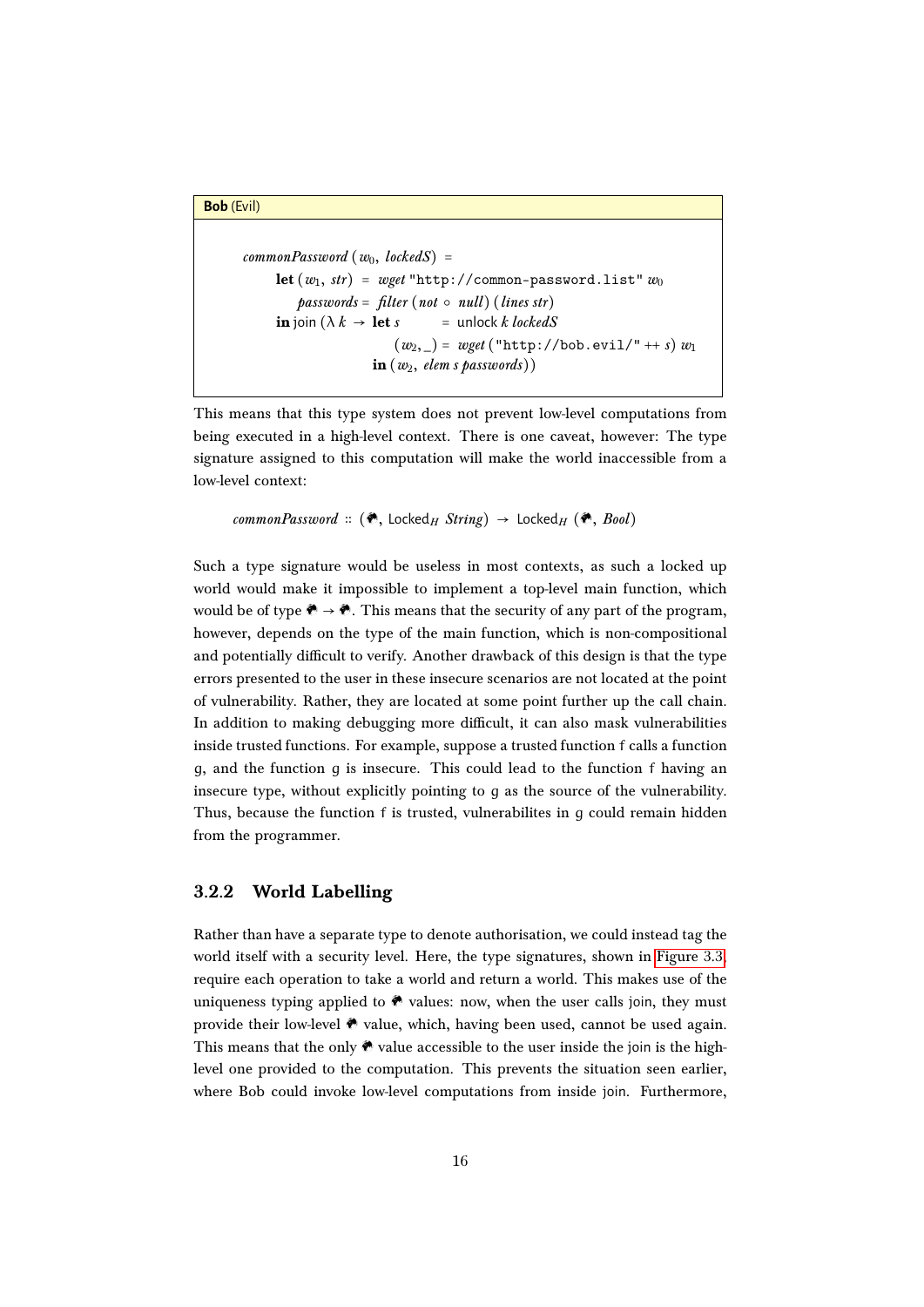<span id="page-17-0"></span>join  $: \ell_L \leq \ell_H \Rightarrow \bigotimes_{\ell_L} \to (\bigotimes_{\ell_H} \to (\bigotimes_{\ell_H} \tau)) \to (\bigotimes_{\ell_L} , \text{Locked } \ell_H \tau)$ unlock ::  $\ell_L \leq \ell_H \Rightarrow \text{Locked } \ell_L \tau \to \bigotimes_{\ell_H} \to (\bigotimes_{\ell_H} , \tau)$ 

Figure 3.3: Implementation using World-Labelling

because the computation must return this high level  $\bullet$  value, the high-level world cannot exist in the same scope as the low-level world.

As with all previous design iterations, we can implement the lock operation in terms of join:

$$
lock :: (\ell_L \leq \ell_H) \Rightarrow a \to \mathfrak{E}_{\ell_L} \to (\mathfrak{E}_{\ell_L}, \text{Locked}_{\ell_H} a)
$$
  

$$
lock a = join (\lambda w \to (w, a))
$$

Returning to our case study again, we can now express the Alice code in much the same way as before, save that the lock operation now requires a world to be passed in:

```
Alice
```

```
password :: \mathfrak{E}_L \rightarrow (\mathfrak{E}_L, Password)
password w_0 =
     let w_1 = putString "pick a password" w_0(w_2, \text{ pass}) = getLine w_1(w_3, \text{lockedPass}) = \text{lock pass } w_2(w_4, b) = Bob.commonPassword (w_3, lockedPass)in if b then
          let w_5 = putString "your password is weak" w_4in password w_5else
           (w_4, \text{pass})
```
For Bob's code, he must use the low-level world  $w_1$  before gaining access to the high-level world  $w_2$ . While he has access to  $w_2$  he is therefore unable to call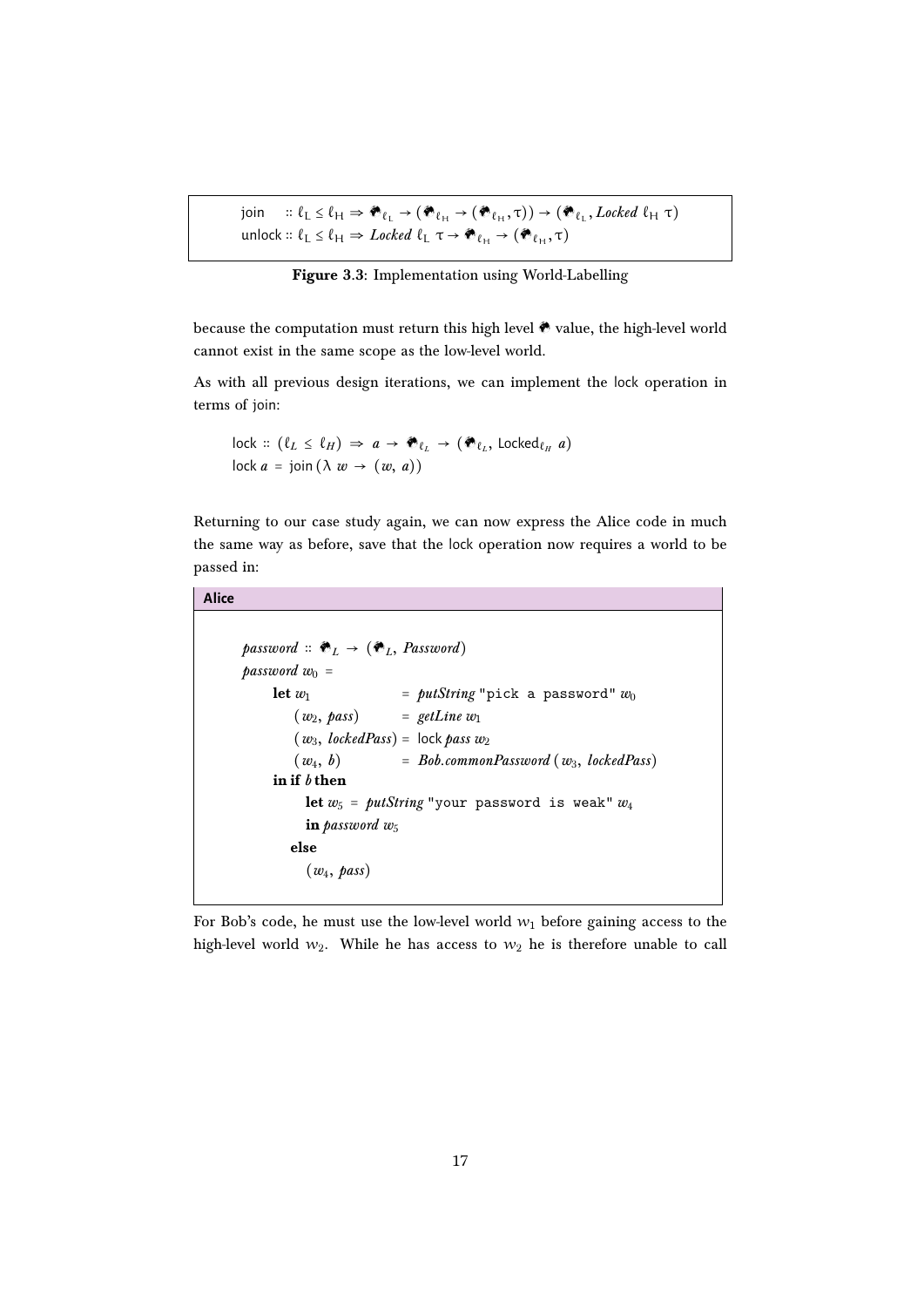functions such as *wget*, which expect a low-level world:

```
Bob
       commonPassword :: (\mathcal{O}_L, \text{locked}_H \text{ String}) \rightarrow (\mathcal{O}_L, \text{locked}_H \text{Bool})commonPassword (w_0, lockedS) =let (w_1, str) = wget "http://common-password.list" w_0passwords = filter (not \circ null) (lines str)in join w_1 (\lambda w_2 \rightarrow let (w_3, s) = unlock lockedS w_2in (w_3, elem s passwords))
       wget :: URL \rightarrow \bullet_L \rightarrow (\bullet_L, String)
```
As we can see, this design addresses the main issues seen in the first iteration, and is also sufficiently expressive for the case study example. Furthermore, we can see a correspondence between this design and the monadic design of Abadi et al. [\(1999\)](#page-33-5). Specifically, the monadic type that would be expressed in MAC as MAC  $\ell \tau$  can be expressed in our design as  $\mathcal{C}_{\ell} \to (\mathcal{C}_{\ell}, \tau)$ .

### <span id="page-18-0"></span>3.3 Implementation

The Cogent project includes a simpler compiler for a miniature dialect of Co-GENT called MINIGENT. While the language of MINIGENT does not lack any essential features from COGENT, the syntax is drastically reduced and additional compiler phases not relevant to type system experimentation are removed. This makes it a perfect candidate for a prototype implementation of FLOGENT.

In our earlier design sketches, we made extensive use of higher order functions to model the primitive operations for IFC. In COGENT (and MINIGENT), however, higher order functions can be quite cumbersome to use, due to the absence of support for closures. To sidestep this problem, we have implemented the fundamental IFC operations as built-in language constructs.

Implementation of these constructs in Flogent involves a number of milestones:

- Implementation of the syntactic changes required in the lexer and parser of the compiler.
- Formulation of the typing rules for these constructs.
- Implementation of the typing constraint generation phases for these constructs in the compiler's type checker.
- Solving of security level inequalities in the type constraint solver.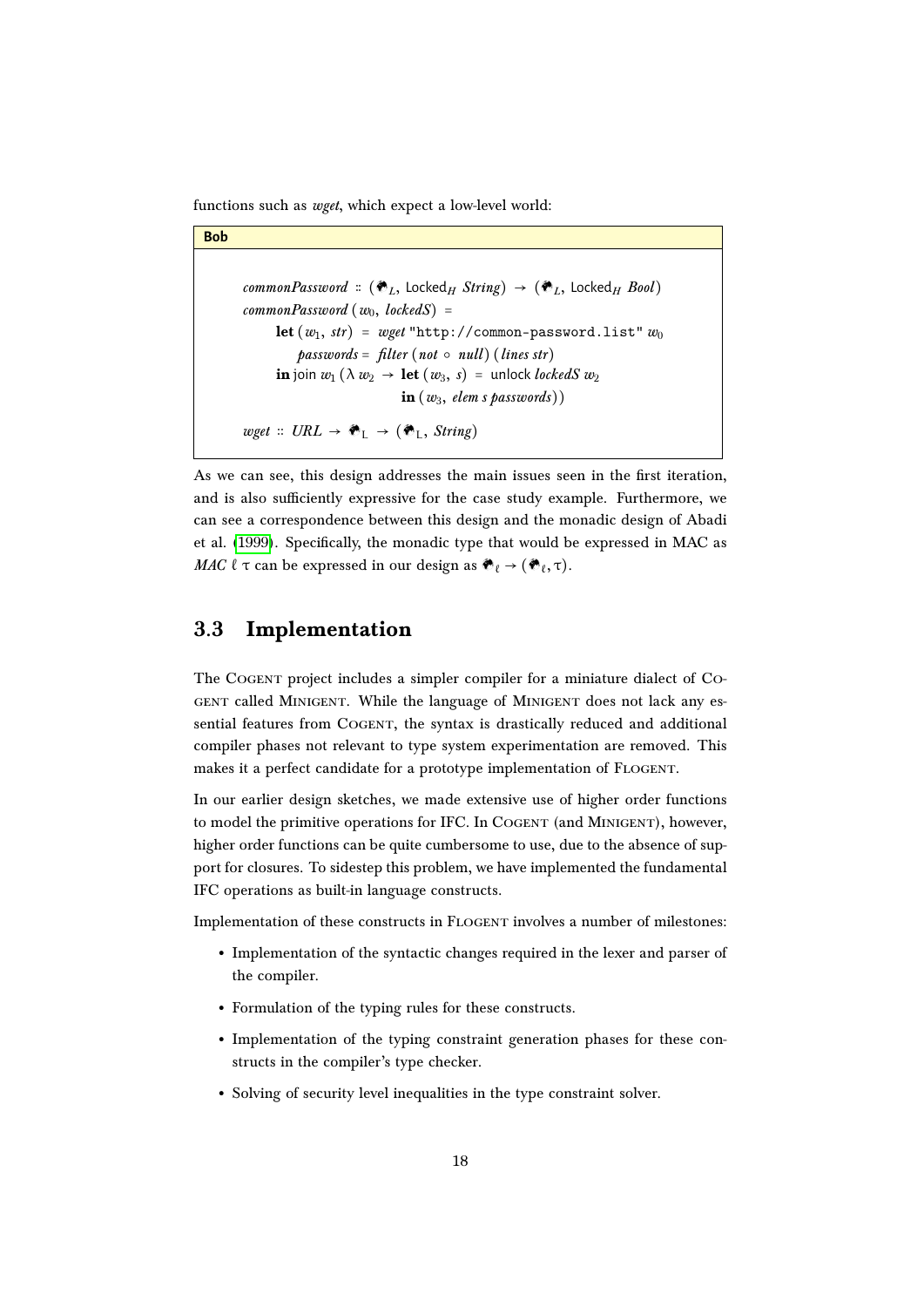<span id="page-19-0"></span>

| expressions                                                   |                                                              | e               |                                | $ ::= \mathbf{x}   \mathbf{v}   \ell$      | (O'Connor, 2019)        |  |
|---------------------------------------------------------------|--------------------------------------------------------------|-----------------|--------------------------------|--------------------------------------------|-------------------------|--|
|                                                               |                                                              |                 |                                | $e_1$ 2 $e_2$                              | (primops)               |  |
|                                                               |                                                              |                 |                                | $e_1$ $e_2$   $f[\overrightarrow{\tau_i}]$ | (applications)          |  |
|                                                               |                                                              |                 |                                | let $x = e_1$ in $e_2$                     |                         |  |
|                                                               |                                                              |                 |                                | if $e_1$ then $e_2$ else $e_3$             |                         |  |
|                                                               |                                                              |                 |                                | $e$ : $\tau$                               | (type signature)        |  |
|                                                               |                                                              |                 |                                | unlock $e_1$ $e_2$                         |                         |  |
|                                                               |                                                              |                 |                                | join $x \leftarrow e_1$ in $e_2$           |                         |  |
|                                                               |                                                              |                 |                                | join•                                      |                         |  |
|                                                               |                                                              |                 |                                | $f\bullet$                                 |                         |  |
| types                                                         |                                                              | τ               | $::=$                          |                                            | (O'Connor, 2019)        |  |
|                                                               |                                                              |                 |                                | a                                          | (type variables)        |  |
|                                                               |                                                              |                 |                                | α                                          | (unification variables) |  |
|                                                               |                                                              |                 |                                | $(\tau_1, \tau_2)$                         | (tuples)                |  |
|                                                               |                                                              |                 |                                | $\bullet$                                  | (worlds)                |  |
|                                                               |                                                              |                 |                                | Locked $\ell \tau$                         | (secure data)           |  |
| literals                                                      |                                                              |                 | $::=$                          | True   False   $\mathbb N$                 |                         |  |
| constraints                                                   |                                                              | C, A            | $::=$                          | .                                          | (O'Connor, 2019)        |  |
|                                                               |                                                              |                 |                                | Τ                                          | (tautology)             |  |
|                                                               |                                                              |                 |                                | Drop $\tau$                                | (discardability)        |  |
|                                                               |                                                              |                 |                                | $C_1 \wedge C_2$                           | (conjunction)           |  |
|                                                               |                                                              |                 |                                | $\tau_1 \sqsubseteq \tau_2$                | (subtyping)             |  |
|                                                               |                                                              |                 |                                | $\ell_1 \leq \ell_2$                       | (level order)           |  |
| levels                                                        |                                                              | $\ell$          | $::=$                          | $L \mid H$                                 |                         |  |
| contexts                                                      |                                                              | Г               | $::=$                          | $\overline{\chi:\tau}$                     |                         |  |
| algorithmic contexts                                          |                                                              | G               | $::=$                          | $\overline{x:_{n} \tau}$                   |                         |  |
| variables                                                     |                                                              | x, y            |                                |                                            |                         |  |
| unification variables                                         |                                                              | $\alpha, \beta$ |                                |                                            |                         |  |
| numbers                                                       |                                                              | $\mathfrak n$   | $\epsilon$                     | $\mathbb N$                                |                         |  |
|                                                               |                                                              |                 |                                | overlines indicate repetition              |                         |  |
|                                                               |                                                              |                 |                                |                                            |                         |  |
| <b>Summary of Judgements</b>                                  |                                                              |                 |                                |                                            |                         |  |
| $A \vdash \Gamma \rightsquigarrow \Gamma_1 \boxplus \Gamma_2$ |                                                              |                 |                                | context splitting                          |                         |  |
|                                                               | $A, \Gamma \vdash e : \tau$<br>$A \vdash C$                  |                 | (non-algorithmic) typing rules |                                            |                         |  |
|                                                               |                                                              |                 | constraint entailment          |                                            |                         |  |
|                                                               | $\overline{G_1} \vdash e : \tau \rightsquigarrow C \mid G_2$ |                 |                                | constraint generation                      |                         |  |
|                                                               |                                                              |                 |                                |                                            |                         |  |
|                                                               |                                                              |                 |                                |                                            |                         |  |

Figure 3.4: Summary of syntactic definitions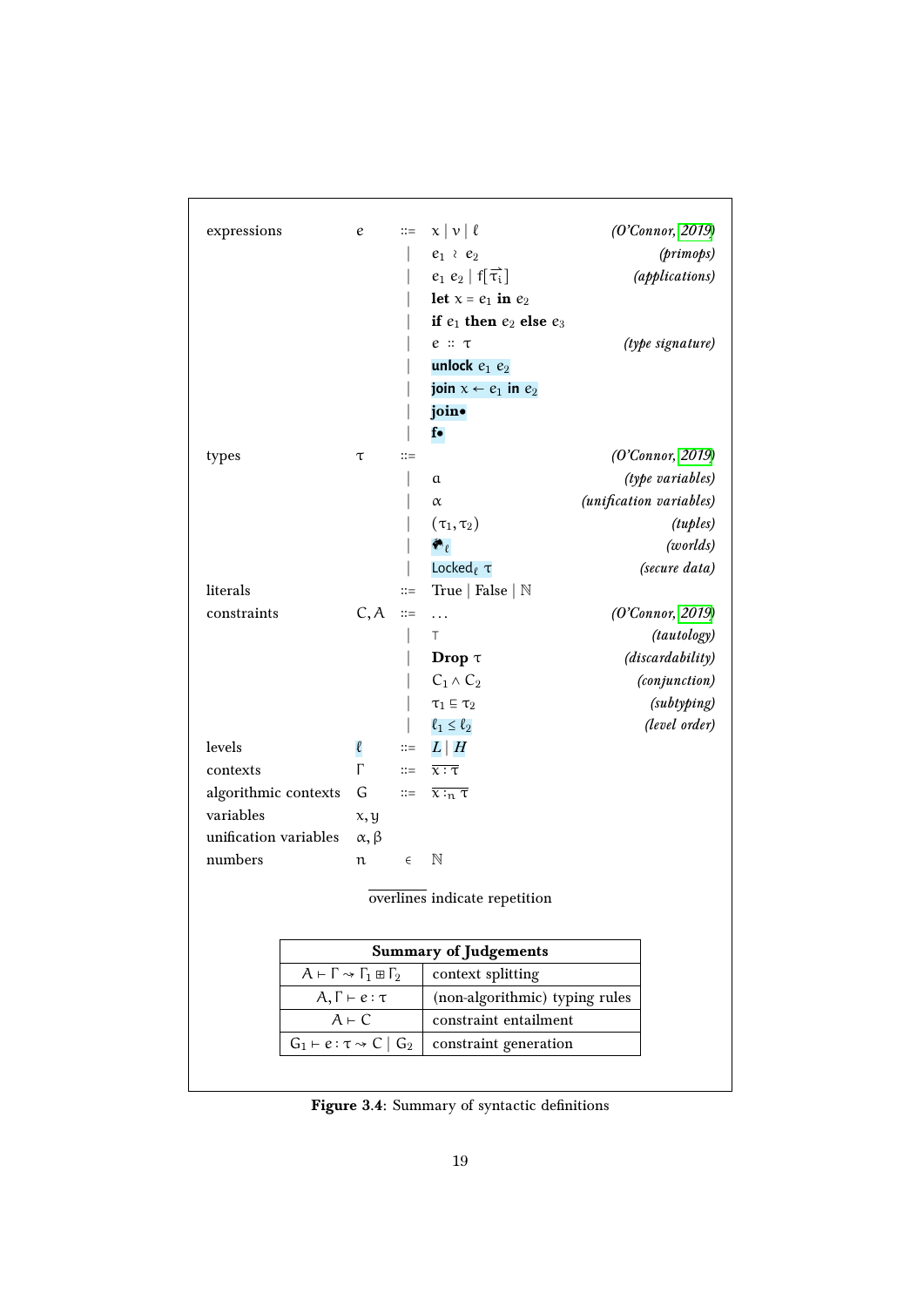<span id="page-20-1"></span>
$$
A \vdash \Gamma \rightsquigarrow \Gamma_1 \boxplus \Gamma_2
$$
\n
$$
\underline{A \vdash \ell_2 \leq \ell_1 \qquad A, \Gamma_1 \vdash e_1 : \bullet \ell_1 \qquad A, \Gamma_2 \vdash e_2 : \text{locked}_{\ell_2} \tau
$$
\n
$$
\underline{A, \Gamma \vdash \text{unlock } e_1 e_2 : (\bullet \ell_1, \tau)}
$$
\n
$$
A \vdash \Gamma \rightsquigarrow \Gamma_1 \boxplus \Gamma_2
$$
\n
$$
\underline{A \vdash \ell_1 \leq \ell_2 \qquad A, \Gamma_1 \vdash e_1 : \bullet \ell_1 \qquad A, w : \bullet \ell_2, \Gamma_2 \vdash e_2 : (\bullet \ell_2, \tau)}
$$
\n
$$
\underline{A, \Gamma \vdash \text{join } w \leftarrow e_1 \text{ in } e_2 : (\bullet \ell_1, \text{locked}_{\ell_2} \tau)
$$

Figure 3.5: Typing rules

• Preliminary tests and examples to exercise the compiler with these new primitives.

[Figure 3.4](#page-19-0) outlines the main syntactic changes made to Minigent. Broadly, this formalisation is derived from the formalisation by O'Connor [\(2019\)](#page-34-13), where specific additions are highlighted in cyan. The previously higher-order function invocation join  $e_1$  ( $\lambda x \rightarrow e_2$ ) is now modelled as the built in operation **join**  $x \leftarrow e_1$  in  $e_2$ . The expressions join● and f● are new additional expressions that are not yet implemented in MINIGENT, these are expressions that we will be using for term erasure in the formalisation technique described in [Chapter 5.](#page-25-0)

#### <span id="page-20-0"></span>3.3.1 Typing Rules

[Figure 3.5](#page-20-1) describes the typing rules for the two new constructs in Minigent. The typing judgement is parameterised by an additional constraint A which is the set of all assumptions about polymorphic type variables. This can include level inequalities (e.g.  $\ell_L \leq \ell_H$ ) for functions such as lock, defined in [subsection 3.2.2.](#page-16-0)

Because COGENT (and MINIGENT) has a uniqueness type system, care must be taken to avoid allowing unique variable bindings to be used more than once. Thus, we use the judgement  $A \vdash \Gamma \leadsto \Gamma_1 \boxplus \Gamma_2$  to explicitly split a context  $\Gamma$  into two parts  $\Gamma_1$  and  $\Gamma_2$ , where a binding can only be distributed to both  $\Gamma_1$  and  $\Gamma_2$  if it is not of a unique type. This ensures the uniqueness property, but makes the typing rules non-algorithmic—they do not straightforwardly correspond to a type checking algorithm. We describe how algorithmic type checking is achieved in the next subsection.

Other than these changes, the typing rules for these operations resemble the hypothetical type signatures described in [subsection 3.2.2.](#page-16-0)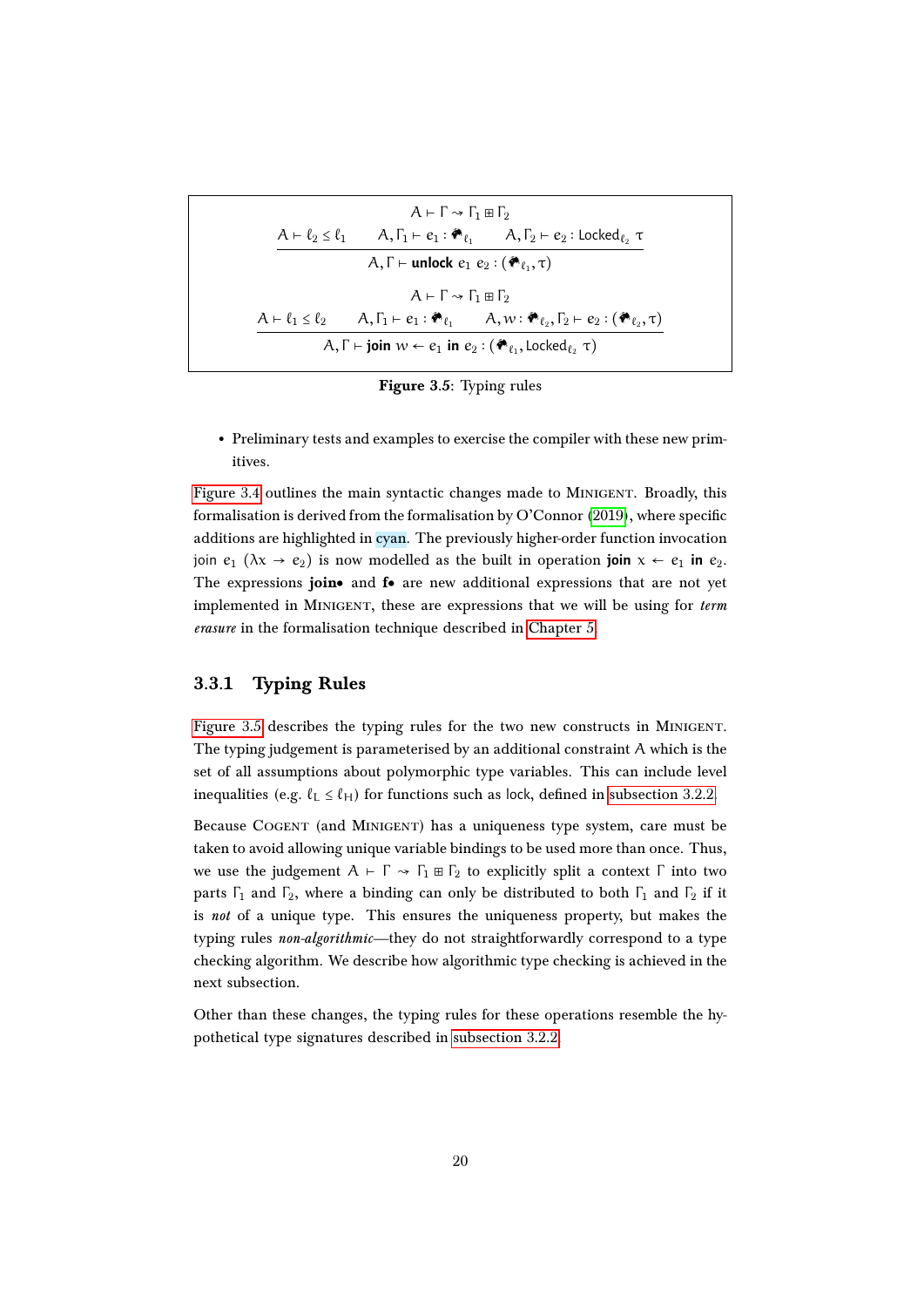<span id="page-21-1"></span>
$$
\ell_1, \ell_2, \alpha \text{ fresh} \qquad G_1 \vdash e_1 : \mathbf{e}_{\ell_1} \rightsquigarrow C_1 \mid G_2
$$
\n
$$
\underline{G_2 \vdash e_2 : Locked_{\ell_2} \alpha \rightsquigarrow C_2 \mid G_3 \qquad C_3 = \ell_2 \leq \ell_1 \qquad C_4 = (\mathbf{e}_{\ell_1}, \alpha) \subseteq \tau
$$
\n
$$
G_1 \vdash \text{unlock } e_1 \ e_2 : \tau \rightsquigarrow \bigwedge_{i=1}^4 C_i \mid G_3
$$
\n
$$
\ell_1, \ell_2, \alpha \text{ fresh} \qquad G_1 \vdash e_1 : \mathbf{e}_{\ell_1} \rightsquigarrow C_1 \mid G_2
$$
\n
$$
\times :_0 \mathbf{e}_{\ell_2}, G_2 \vdash e_2 : (\mathbf{e}_{\ell_2}, \alpha) \rightsquigarrow C_2 \mid \times :_n \mathbf{e}_{\ell_2}, G_3 \qquad C_4 = \ell_1 \leq \ell_2
$$
\n
$$
\underline{C_5 = (\mathbf{e}_{\ell_1}, \text{locked}_{\ell_2} \alpha) \subseteq \tau \qquad \text{if } n = 0 \text{ then } C_3 = \text{Drop } \mathbf{e}_{\ell_2} \text{ else } C_3 = \tau
$$
\n
$$
G_1 \vdash \text{join } \times \leftarrow e_1 \text{ in } e_2 : \tau \rightsquigarrow \bigwedge_{i=1}^5 C_i \mid G_3
$$

Figure 3.6: Constraint Generation

#### <span id="page-21-0"></span>3.3.2 Constraint Generation and Solving

To efficiently check well-typedness of an expression, COGENT (and MINIGENT) divide the type checking process into two phases:

- 1. Given an expression and a desired type (which may involve some unknown  $unification\ variables)$ , generate a constraint such that the given expression has the desired type if and only if a satisfying assignment can be found to all unification variables in the constraint.
- 2. A constraint solving process to find such a satisfying assignment, if one exists.

[Figure 3.6](#page-21-1) describes the rules of the constraint generation process for **join** and **unlock**. Unlike the typing rules above, these rules describe a computation that has an input and output *algorithmic context*. The difference between an algorithmic context and a non-algorithmic context is that an algorithmic context is part of the type checker state, keeping track of the number of uses of each variable. The constraint generation judgement is written  $G_1 \vdash e : \tau \rightarrow C \mid G_2$ . This is read as: given an input context  $G_1$ , the expression  $e$ , and the type  $\tau$ , we generate the constraint  $C$  and an output context  $G_2$ .

The only type of constraint we now generate, that previously was not already handled by MINIGENT is the security level inequalities  $\ell_1 \leq \ell_2$ . Seeing as we have a simple two element lattice (with just  $L$  and  $H$ ), solving these inequalities is trivial.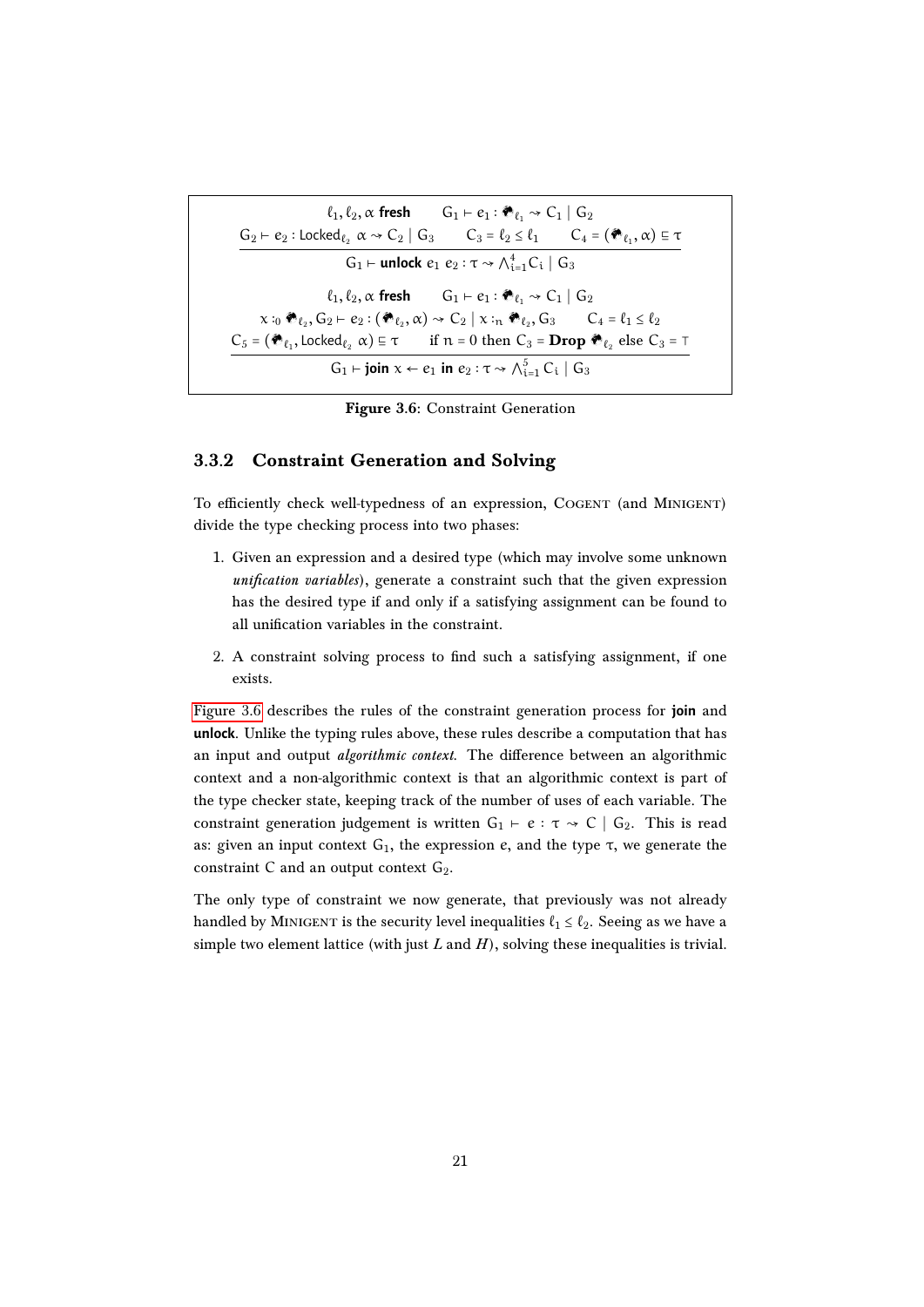### <span id="page-22-0"></span>Chapter 4

# **Testing**

To check that Flogent has the information flow control that we have aimed to achieve, we want to ensure that well-typed FLOGENT programs will preserve confidentiality: when secrets can only be read by processes with the right security clearance, and integrity: where data can only flow up the security level lattice. Any program that violates confidentiality or integrity should not be sucessfully type-checked by the compiler. Since these are implemented and tested in the Minigent compiler, the Minigent concrete syntax are used for the examples presented in this chapter.

### <span id="page-22-1"></span>4.1 Confidentiality

One example of a well-typed program ReadSecret, implemented in Minigent below, takes in the user's world at security level H and a file that is locked at level H; take is used to access the fields of records in a way that respects the linearity of the record fields. This function returns the world at the same level and the file that is now unlocked:

```
ReadSecret
```

```
readSecret: { world: World H , input : Locked H U8 }#
                -> { world : World H , output:U8}#;
readSecret r = take r2 \{ world = w \} = r in
       take r3 { input = i } = r2 in
            unlock w i
        end
        end;
```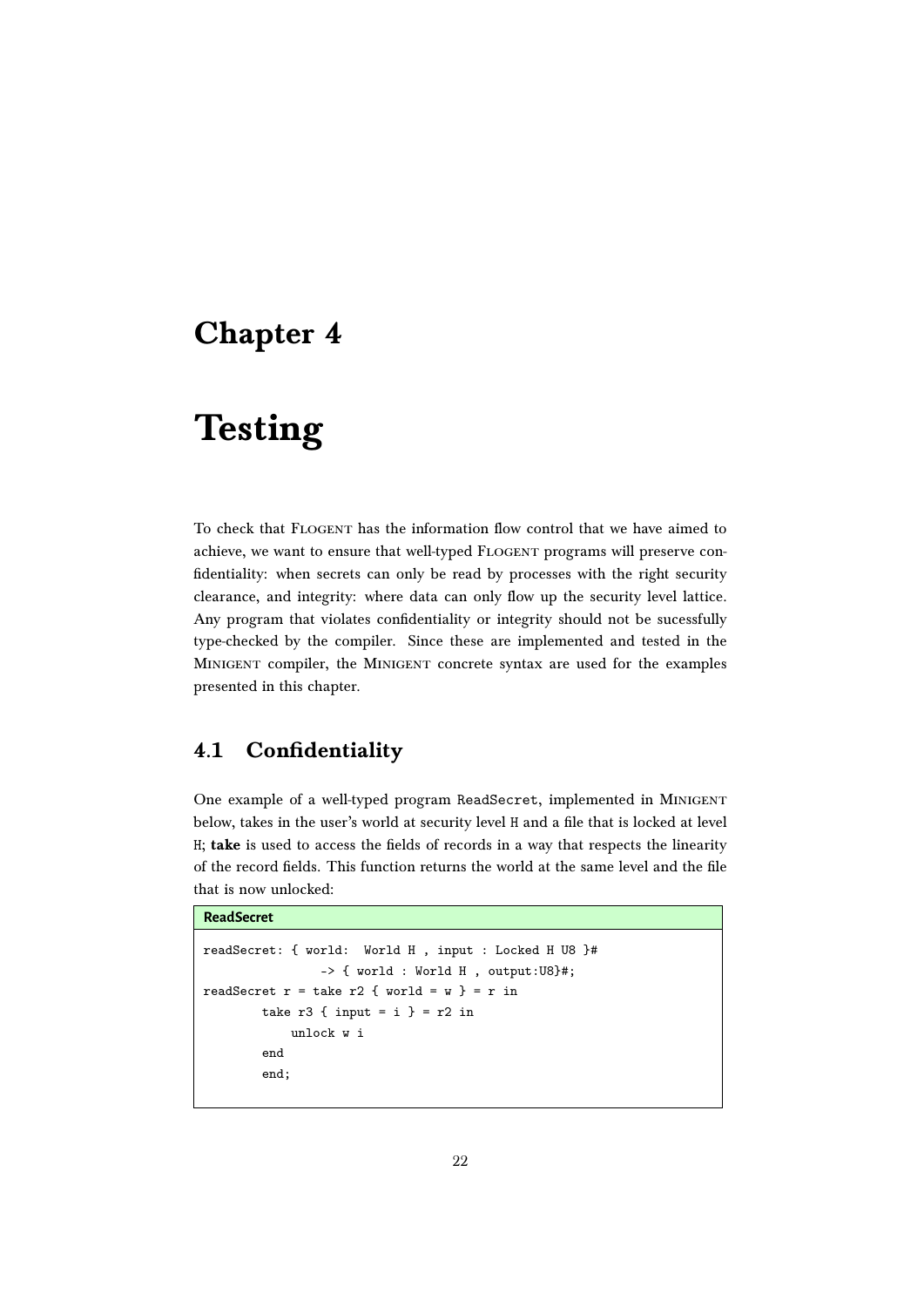On the other hand, if we try to implement a function ReadSecretDodgy that does the same thing but returns a world that has a security level lower than the input world, this program will not be type-checked. This is because once this function returns the unlocked file along with the lower level world, the file is now accessible to the world with lower security clearance when it should not be:

**ReadSecretDodgy**

```
readSecretDodgy: { world: World H , input : Locked H U8 }#
                    -> { world : World L , output:U8}#;
readSecretDodgy r = take r2 \{ world = w } = r in
               take r3 { input = i } = r2 in
                 unlock w i
               end
             end;
```
Similarly, the type-checker will not allow an implementation of a function that unlock files which is locked with a higher security level than the level of the input world:

```
ReadSecretBad
readSecretBad : { world: World L , input : Locked H U8 }#
                    -> { world : World L , output:U8}#;
readSecretBad r = take r2 { world = w } = r in
                take r3 { input = i } = r2 in
                    unlock w i
                end
                end;
```
These three MINIGENT examples show the restrictions that FLOGENT placed upon the accessibility of secret data in order to preserve confidentiality.

### <span id="page-23-0"></span>4.2 Integrity

To preserve integrity, we want to make sure that infomation flows from low to high and not the other way around. The example below shows a function WriteSecret that takes in a World of level L and a file, then outputs a world of the same level and a Locked file of level H. This program is type-checked by the compiler as the function is writing data from low to high.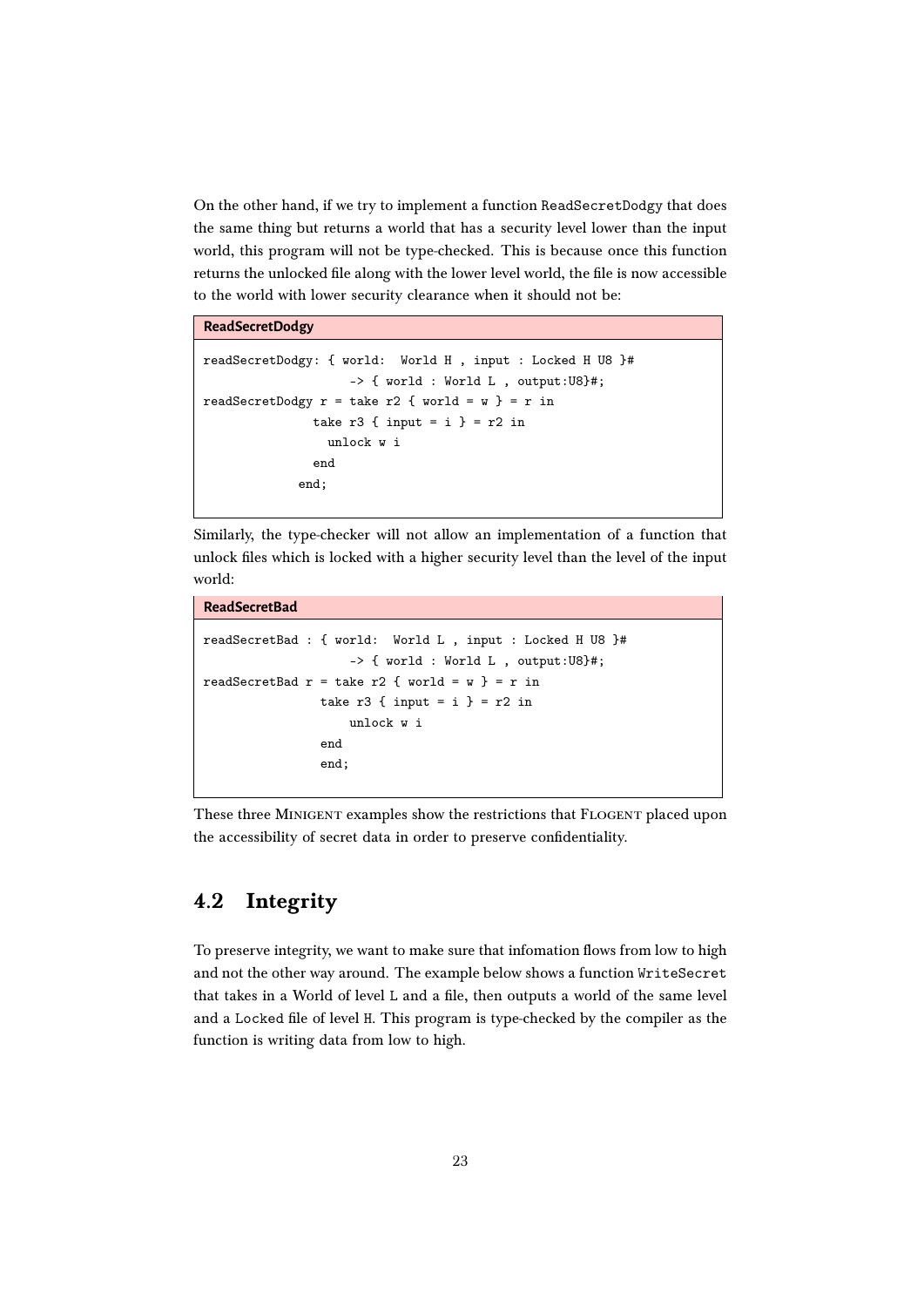```
WriteSecret
```

```
writeSecret : [U8]. {world: World L, input: f}#
                        -> {world: World L, output: Locked H f}#;
writeSecret r = take r1 {world=w} = r
         in take r2 {input=i} = r1in join w1 \leq -win \{world = w1, output = i\}end
            end
         end;
```
If we reverse the direction and try to leak data from high to low, we will get a function that will not type-check such as WriteSecretBad below.

```
WriteSecretBad
```

```
writeSecretBad : [U8]. {world: World H, input: f}#
                           -> {world: World H, output: Locked L f}#;
writeSecretBad r = take r1 {world=w} = r
         in take r2 {input=i} = r1in join w1 \leq -win \{world = w1, output = i\}end
            end
         end;
```
### <span id="page-24-0"></span>4.3 Test result

These examples are corner cases that illustrate how the MINIGENT type checker is capable of statically enforce both confidentiality and integrity at compile time, with no runtime checks required.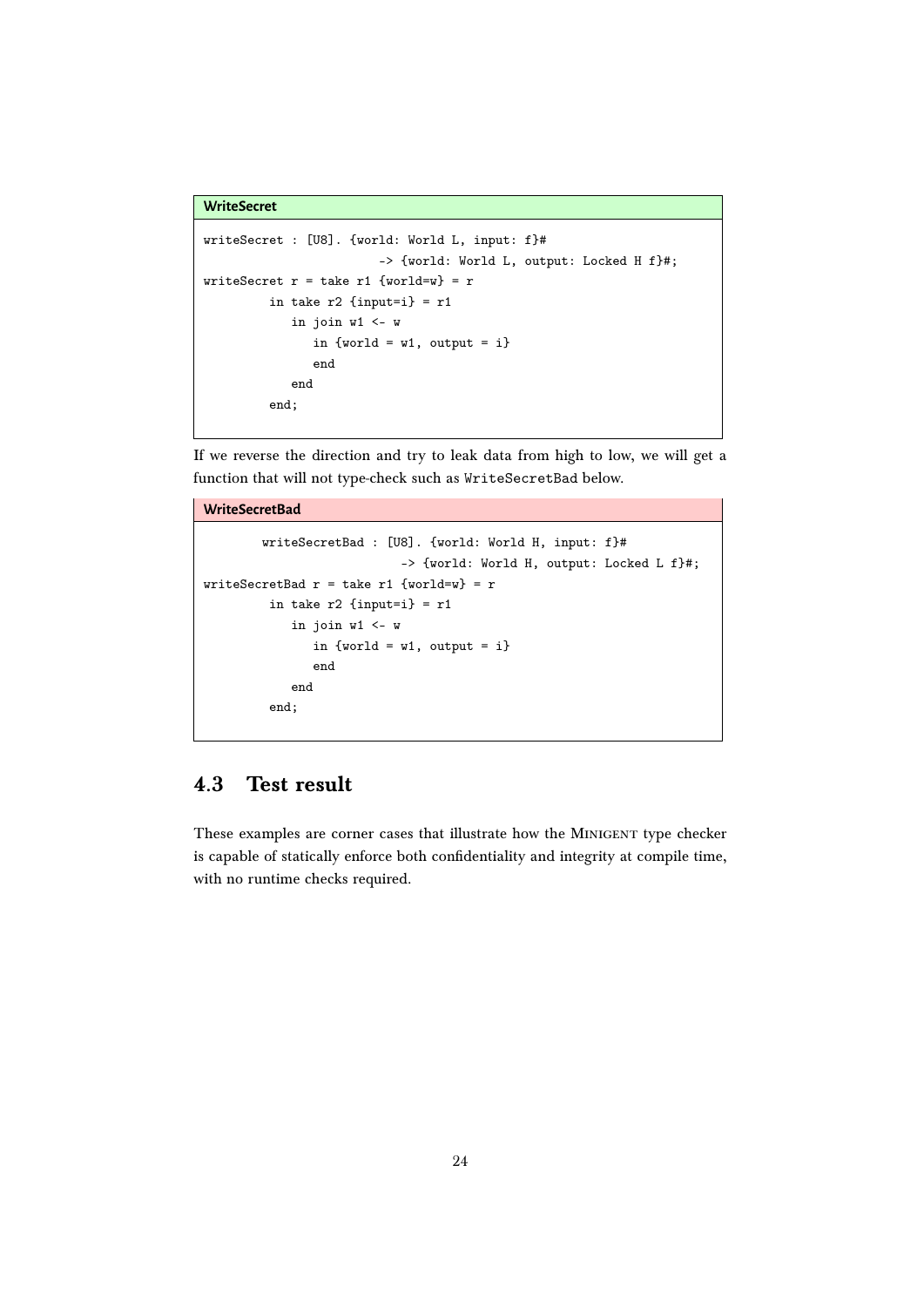## <span id="page-25-0"></span>Chapter 5

## Formalisation

So far in the previous chapters, we have seen the design, implementation and testing of Flogent. The next logical step is to formalise and prove the security guarentees that we want Flogent to have. This chapter presents the formalisation and proof techniques that we can use towards achieving that. The proof is not present as it is out of the scope of this thesis.

### <span id="page-25-1"></span>5.1 Noninterference

Noninterference (Goguen and Meseguer, [1982\)](#page-33-8) is a property that restricts the infomation flow through a system that we want to preserve in FLOGENT; the formal definition of this property will be discussed later in this chapter.

A common proof technique used to prove noninterference in functional programs is known as term erasure (Li and Zdancewic, [2010\)](#page-33-9). This technique uses an erasure function  $\varepsilon_\ell$  on terms, which rewrites data above the reader's security level  $\ell$ , into a special symbol ●, this represents data that are supposed to be secret to the reader will be hidden. I describe the erasure function in more detail later in [subsection 5.1.1.](#page-26-0)

Once we have established the erasure function, the proof will involve the relationship between the erasure function and the reduction step, also known as the single-step simulation between the erased terms and the original ones.

We can intuitively understand this relationship by looking at the commutative diagram in [Figure 5.1.](#page-26-1) In this figure, we can see that a program p can take a step to  $\mathfrak{p}'$  and then erase  $\mathfrak{p}'$  to reach  $\mathfrak{e}_\ell(\mathfrak{p}'),$  or the same program  $\mathfrak{p}$  can first be erased to  $\varepsilon_{\ell}(\mathfrak{p})$  then take a step and arrive at the same result  $\varepsilon_{\ell}(\mathfrak{p}^{\prime})$ . This is important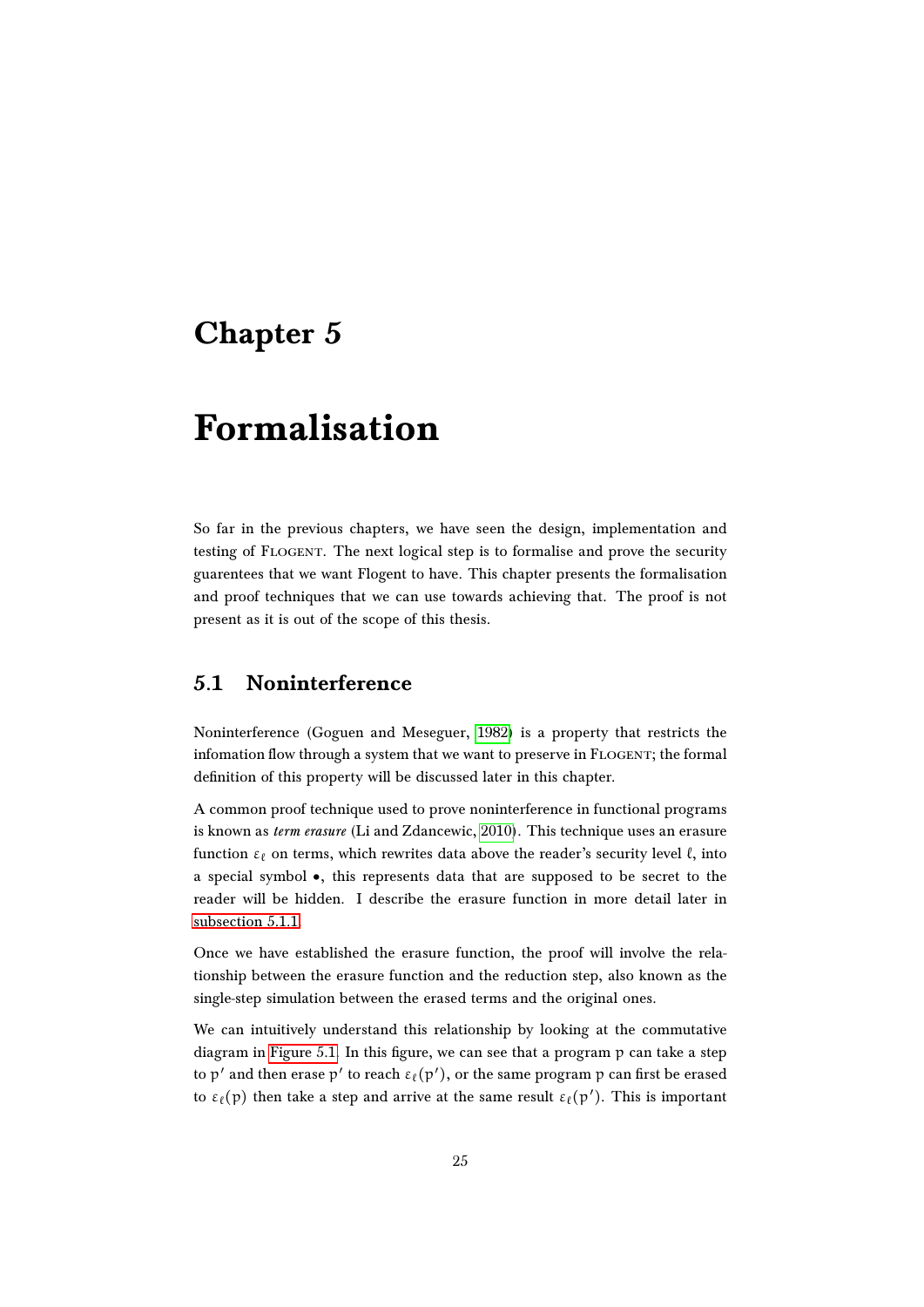<span id="page-26-1"></span>

Figure 5.1: Single-step simulation

for proving noninterference as it shows that any erased secret will not affect the behaviour of the program.

Note that in order to reason with the reduction step, we will define the small step semantic for FLOGENT in [subsection 5.1.2.](#page-28-0)

We can formally state the noninterference property using the following propositions and definition:

Proposition 1 (Single-Step Simulation).

If  $p_1 \mapsto p_2$  then  $\varepsilon_\ell(p_1) \mapsto \varepsilon_\ell(p_2)$ .

Proposition 2 (Determinancy). If  $p_1 \mapsto p_2$  and If  $p_1 \mapsto p_3$  then  $p_2 \equiv p_3$ .

**Proposition 3** ( $\approx$  Preservation). If  $c_1 \approx_{\ell} c_2$ ,  $c_1 \mapsto c'_1$ ,  $c_2 \mapsto c'_2$ , then  $c'_1 \approx_{\ell} c'_2$ .

Definition ( $\ell$ -equivalence).

Two program  $p_1$  and  $p_2$  are indistinguishable for someone at security level  $\ell$ , written as  $c_1 \approx_{\ell} c_2$ , if and only if  $\varepsilon_{\ell}$   $(c_1) \equiv \varepsilon_{\ell}$   $(c_2)$ .

**Definition** (Big-step evaluation  $\Downarrow$ ).

We will define the big-step evaluation  $(\Downarrow)$  as the reflexive transitive closure over small-step  $(\rightarrow)$  that results in a value.

Theorem (Noninterference Theorem). If  $c_1 \approx_{\ell} c_2$ ,  $c_1 \Downarrow c'_1$  and  $c_2 \Downarrow c'_2$ , then  $c'_1 \approx_{\ell} c'_2$ 

Next, we will define the erasure function as well as small-step semantic rules.

#### <span id="page-26-0"></span>5.1.1 Definition of the Erasure Function

This section presents the definition of the erasure function  $\varepsilon_{\ell}$  for every expression and value. [Figure 5.2](#page-27-0) and [Figure 3.4](#page-19-0) show the summaries of the value semantics and the syntactic expressions.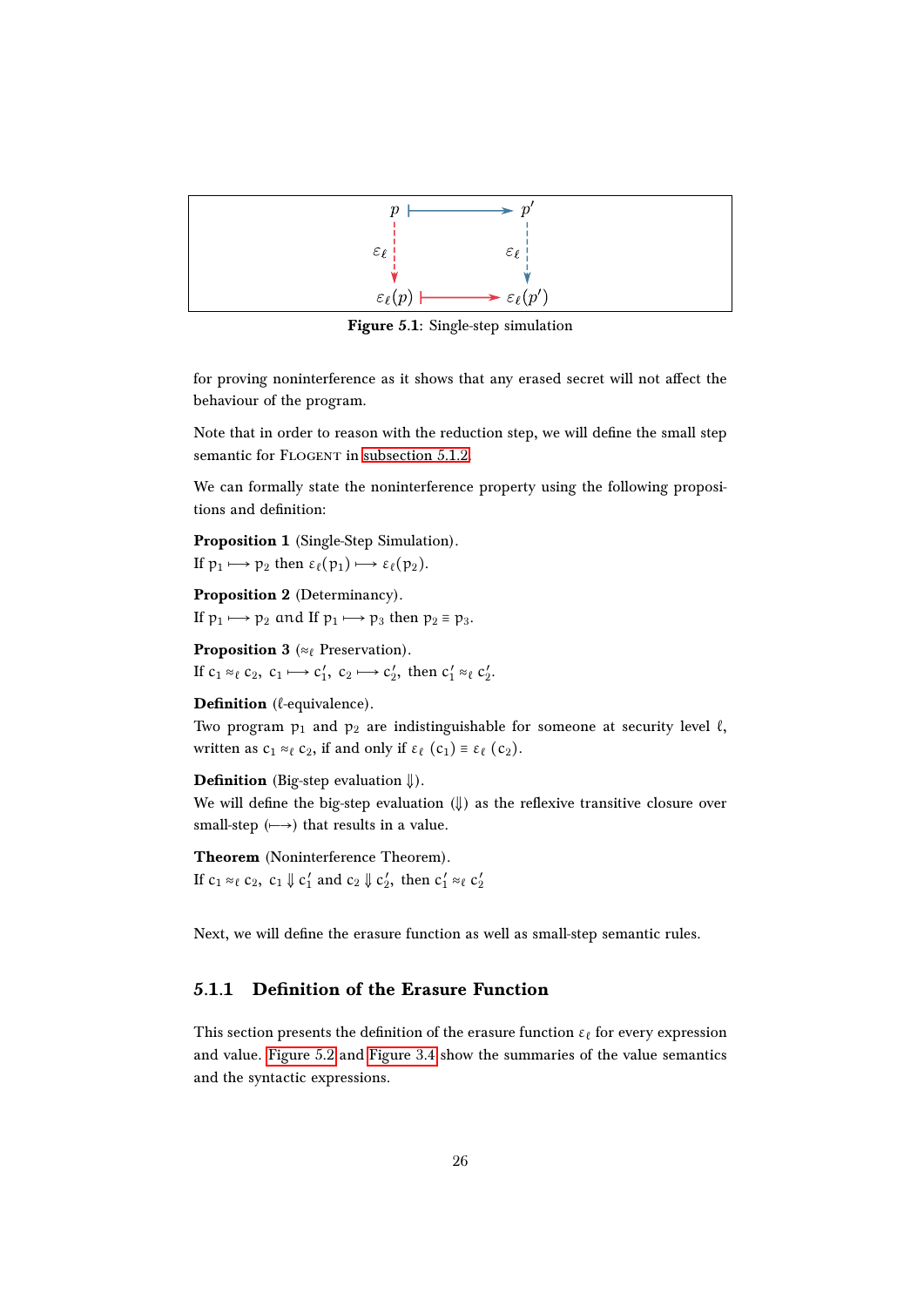<span id="page-27-0"></span>

| value semantic values | $\gamma$ | $\therefore = \ell$ |                                                   | (lit erals)                 |
|-----------------------|----------|---------------------|---------------------------------------------------|-----------------------------|
|                       |          |                     | $\langle \langle \lambda x. e \rangle \rangle$    | <i>(function values)</i>    |
|                       |          |                     | $\langle \mathbf{abs.}~f \mid \vec{\tau} \rangle$ | <i>(abstract functions)</i> |
|                       |          |                     | Κν                                                | <i>(variant values)</i>     |
|                       |          |                     | $\{f \rightarrow v\}$                             | $(\text{records})$          |
|                       |          |                     | $a_{\nu}$                                         | <i>(abstract values)</i>    |
|                       |          |                     | $V_w$                                             | (World value)               |
|                       |          |                     | Locked $\nu$                                      | (Locked value)              |
|                       |          |                     | $\bullet$                                         | (Erased value)              |

Figure 5.2: Summary of value semantics

[Figure 5.3](#page-28-1) shows the definitions for the erasure function when given different values and expressions. For most expressions, the erasure function is homomorphically applied to the sub-expressions (e.g.  $\varepsilon_{\ell}(e_1 \wr e_2) = (\varepsilon_{\ell}(e_1) \wr \varepsilon_{\ell}(e_2))$ ). Primitive values (e.g. True) that are not sensitive will not be affected by the erasure function and the function will just return what it was given.

The more interesting cases for the erasure functions are cases where sensitive content is rewritten into ● when it has a security level that is higher than the reader's access, ensuring that sensitive information is not visible to the reader (e.g. Locked v being erased to Locked ●). In the case of f●, erasure is delayed until the function body is available and can be erased.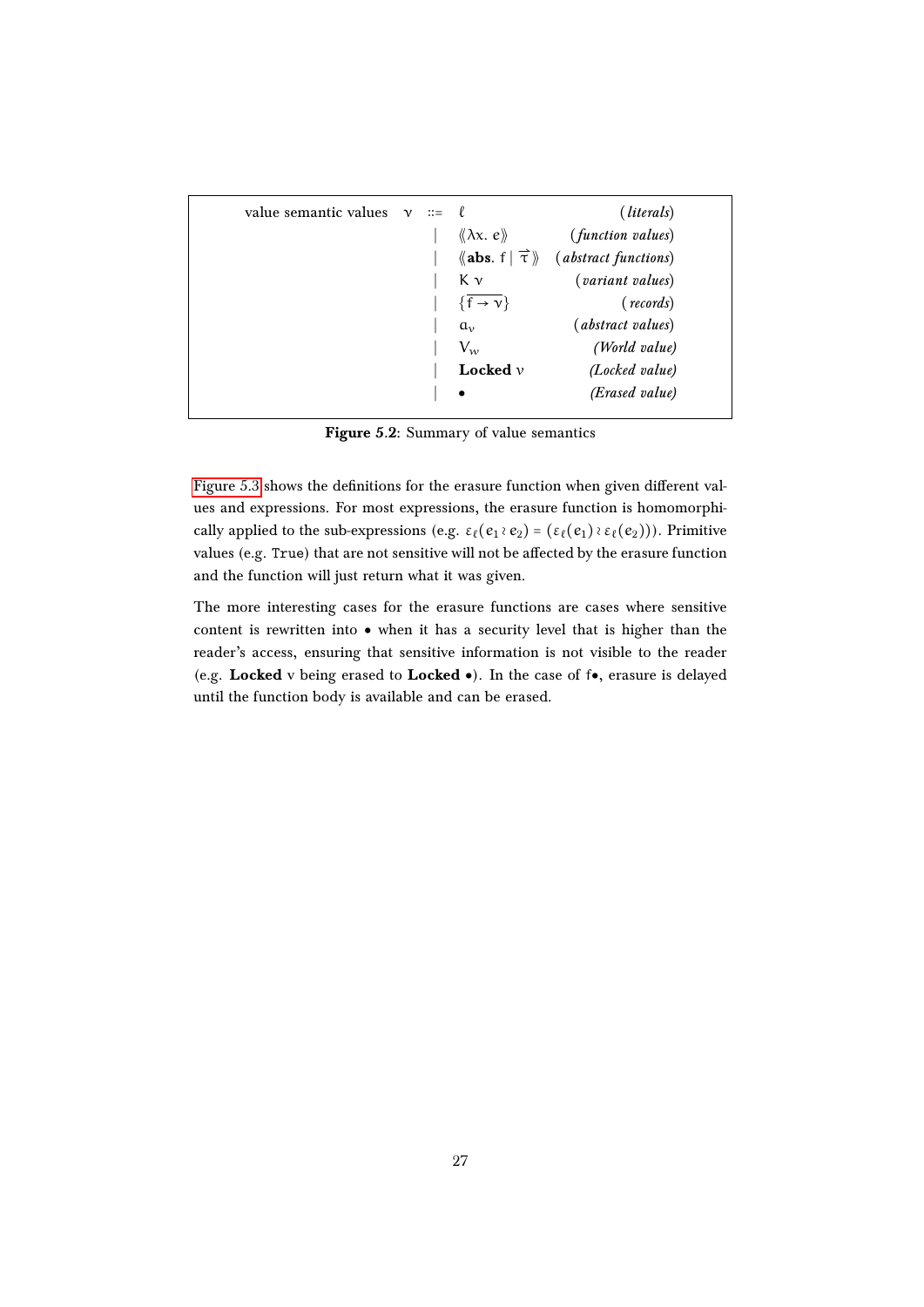<span id="page-28-1"></span>

Figure 5.3: Erasure Function for expressions and values

#### <span id="page-28-0"></span>5.1.2 Small-step Semantics

Cogent has a big-step operational semantics. To establish the reduction step that we need to investigate the single-step relationship, we present a small-step semantics for Cogent in [Figure 5.4](#page-29-0) and [Figure 5.5](#page-30-0) as well as for the new operations that we introduced to FLOGENT: [Figure 5.6.](#page-31-0) The big-step evaluation is defined as the reflexive transitive closure over small-step that results in a value.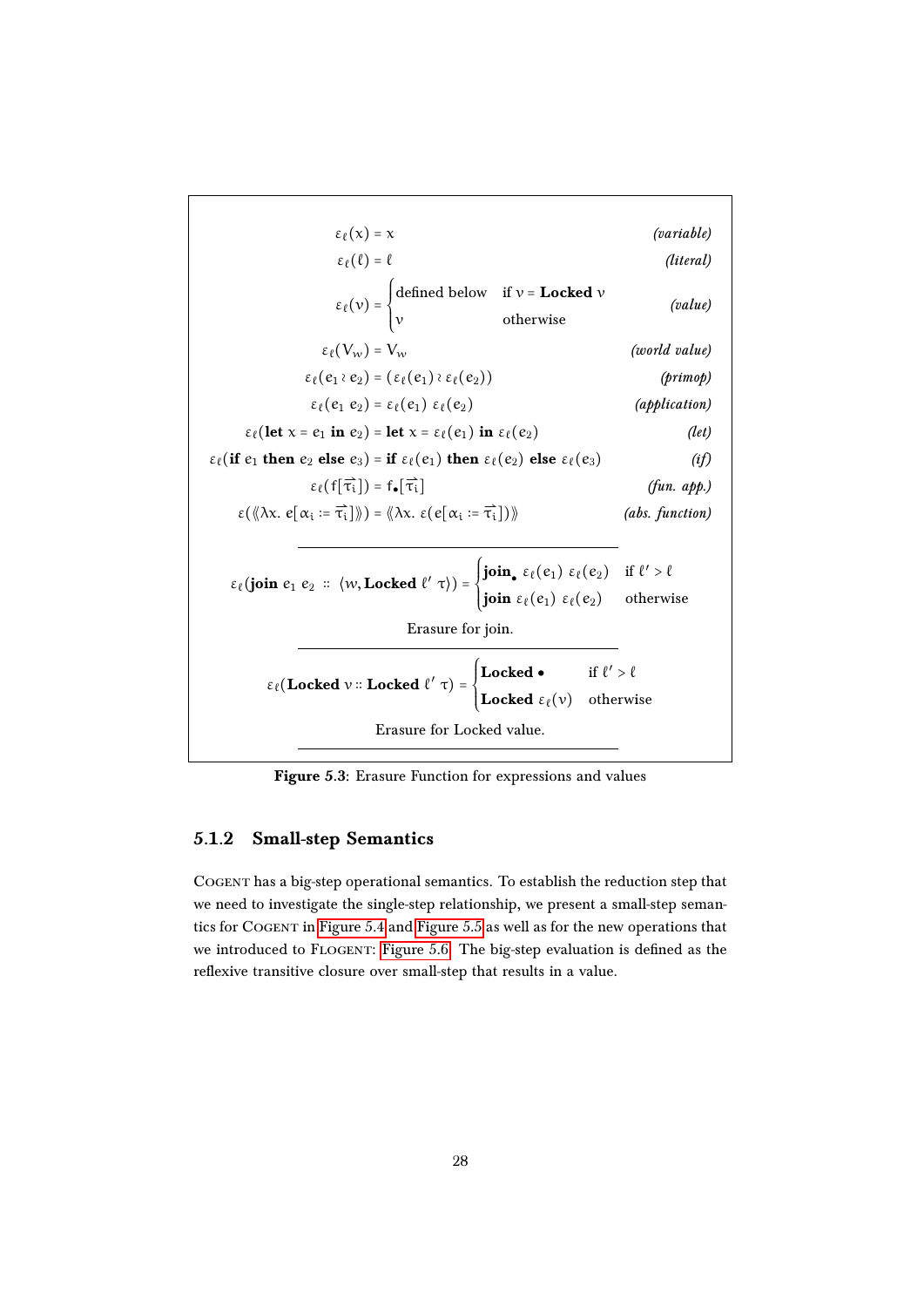<span id="page-29-0"></span>
$$
\frac{c \mapsto True \quad e_1 \mapsto v}{\text{if } c \quad e_1 \quad e_2 \mapsto v} \text{ IF-TRUE}
$$
\n
$$
\frac{c \mapsto False \quad e_2 \mapsto v}{\text{if } c \quad e_1 \quad e_2 \mapsto v} \text{ IF-FALSE}
$$
\n
$$
\frac{c \mapsto c'}{\text{if } c \quad e_1 \quad e_2 \mapsto v} \text{ IF-CAISE}
$$
\n
$$
\frac{c \mapsto c'}{\text{if True } e_1 \quad e_2 \mapsto \text{if } c' \quad e_1 \quad e_2} \text{ IF-CAISE}
$$
\n
$$
\frac{d}{d} \text{True } e_1 \quad e_2 \mapsto e_2 \text{ IF-ATEE}
$$
\n
$$
\frac{e_1 \mapsto e_1'}{e_1 \quad e_2 \mapsto e_1' \quad e_2} \text{Op}_1
$$
\n
$$
\frac{e_2 \mapsto e_1' \quad e_2}{v_1 \quad e_2 \mapsto v_1 \quad e_2'} \text{Op}_2
$$
\n
$$
\frac{e_2 \mapsto e_2'}{v_1 \quad e_2 \mapsto v_1 \quad e_2'} \text{Op}_2
$$
\n
$$
\frac{e_1 \mapsto e_1'}{v_1 \quad v_2 \mapsto v_1 \quad [v] \quad v_2} \text{Op}_3
$$
\n
$$
\frac{e_1 \mapsto e_1'}{\text{let } x = e_1 \text{ in } e_2 \mapsto \text{let } x = e_1' \text{ in } e_2} \text{LET}_1
$$
\n
$$
\frac{e_1 \mapsto e_1'}{(e_1)(e_2) \mapsto (e_1')(e_2)} \text{APP}_1
$$
\n
$$
\frac{e_2 \mapsto e_2'}{((\langle \lambda x. e \rangle)(e_2) \mapsto ((\langle \lambda x. e \rangle)(e_2'))} \text{APP}_3
$$
\n
$$
\frac{e_2 \mapsto e_2'}{((\langle \lambda x. e \rangle)(e_2) \mapsto ((\langle \text{abs.f} | \overline{\tau} \rangle)(e_2'))} \text{ABB.}
$$

Figure 5.4: Small step semantics of the COGENT language (part 1)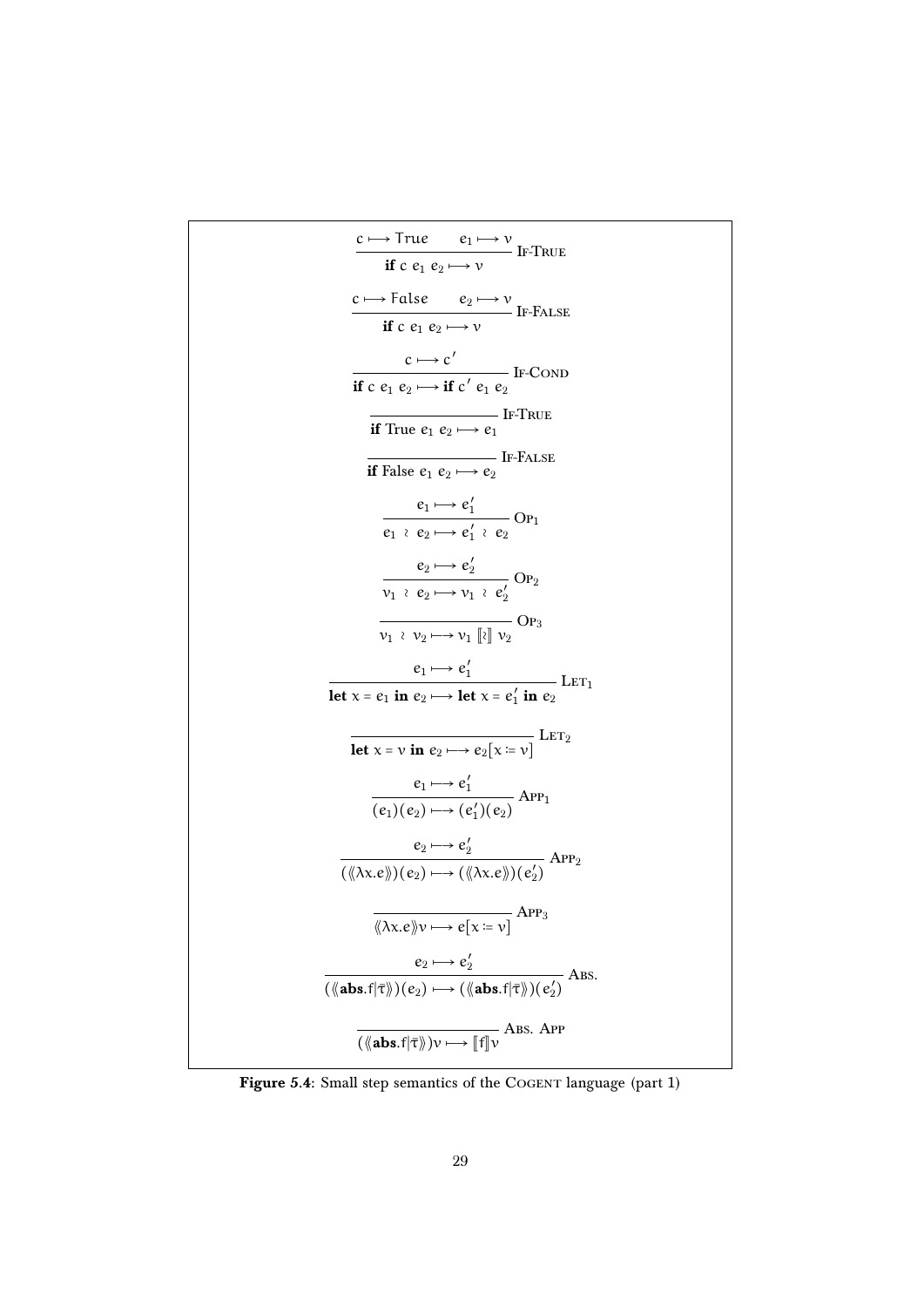<span id="page-30-0"></span>Case e<sub>1</sub> of C x→e<sub>2</sub> else y→e<sub>3</sub> → case e'<sub>1</sub> of C x→e<sub>2</sub> else y→e<sub>3</sub> CASE<sub>1</sub>  
\n
$$
\frac{e_1 \rightarrow e'_1}{\text{case C} \text{ v of C x → e_2} \text{ else } y → e_3 \rightarrow e_2[x == v]} \text{CASE}_2
$$
\n
$$
\frac{B \neq C}{\text{case B} \text{ v of C x → e_2} \text{ else } y → e_3 \rightarrow e_3[y := B \text{ v}]} \text{CASE}_3
$$
\n
$$
\frac{e \rightarrow e'}{\text{exec } e \rightarrow \text{esac } e'} \text{ESAC}_1
$$
\n
$$
\frac{e \rightarrow e'}{\text{exec } e \rightarrow \text{esac } e'} \text{ESAC}_1
$$
\n
$$
\frac{e_1 \rightarrow e'_1}{\text{take } x \{f_K = y\} = e_1 \text{ in } e_2 \rightarrow \text{take } x \{f_K = y\} = e'_1 \text{ in } e_2} \text{Take } x \{f_K = y\} = \frac{e_1 \rightarrow e'_1}{\{i_1 = v_i\} \text{ in } e_2 \rightarrow \text{te}} \text{Ex} = \frac{e_1 \rightarrow e'_1}{\{f_i = v_i\} \text{ in } e_2 \rightarrow e'_2} \text{Put } e'_1.f_k := e_2} \text{PUT}_1
$$
\n
$$
\frac{e_1 \rightarrow e'_1}{\text{put } e_1.f_k := e_2 \rightarrow \text{put } \{f_i = v_i\}. f_k := e'_2} \text{PUT}_2
$$
\n
$$
\frac{e_2 \rightarrow e'_2}{\text{put } \{f_i = v_i\}. f_k := e_2 \rightarrow \text{put } \{f_i = v_i\}. f_k := e'_2} \text{PUT}_3
$$
\n
$$
\frac{\text{for } i \neq k : v'_i = v_i}{\text{put } \{f_i = v_i\}. f_k := v'_k \rightarrow \{f_i := v'_i\}} \text{PUT}_3
$$
\n
$$
\frac{\text{fumbel}(f) = \{f : \forall (\alpha_i :: k, k_i). \tau \rightarrow \tau'_i fx = e\}}{\{c e \rightarrow c e'} \text{VCons}}
$$

Figure 5.5: Small step semantics of the COGENT language (part 2)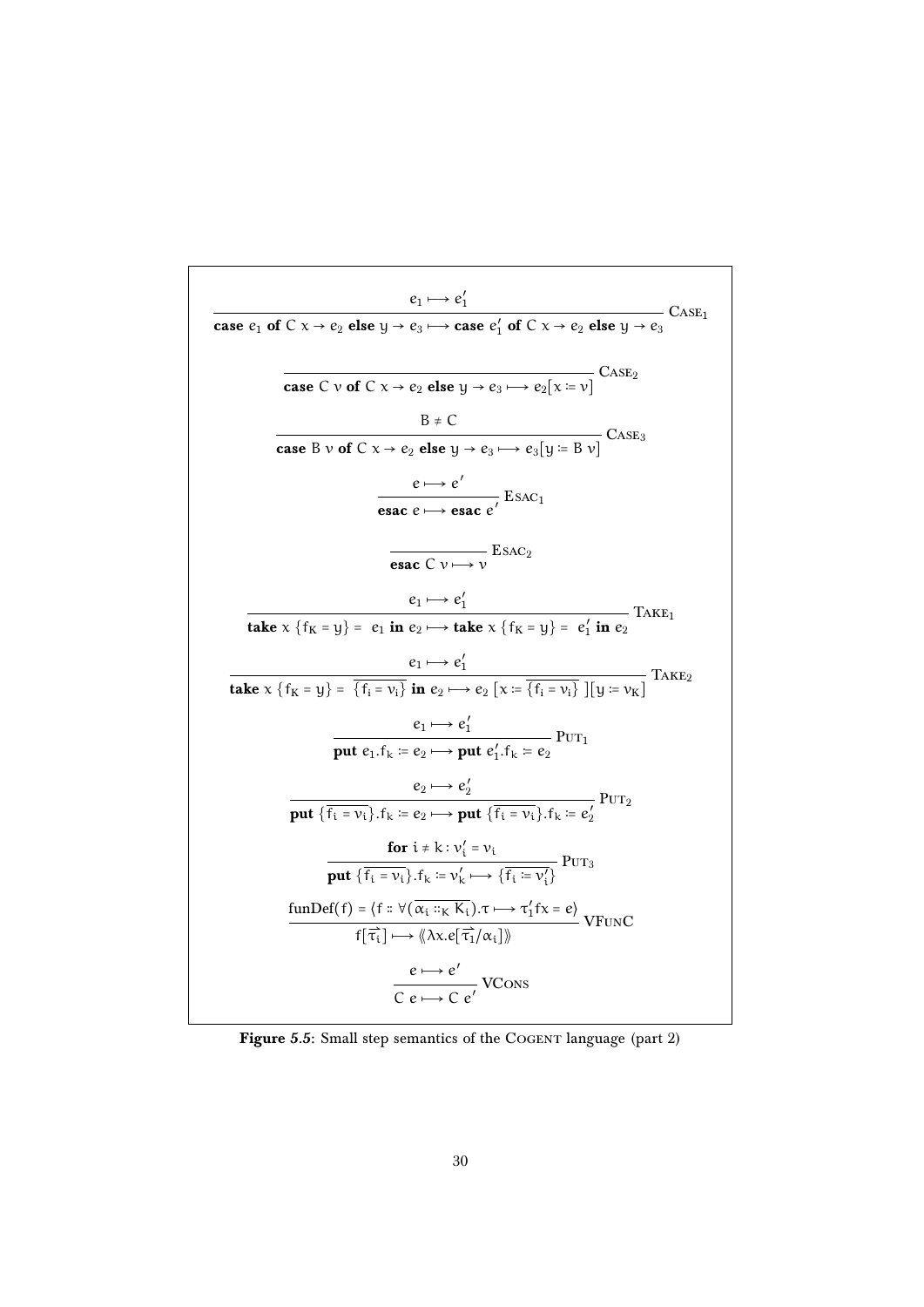<span id="page-31-0"></span>

| $e_1 \mapsto e'_1$<br>– Unlock <sub>1</sub>                                                                                                     |  |
|-------------------------------------------------------------------------------------------------------------------------------------------------|--|
| unlock $e_1$ $e_2 \mapsto$ unlock $e'_1$ $e_2$                                                                                                  |  |
| $e_2 \mapsto e'_2$<br>— Unlock9                                                                                                                 |  |
| <b>unlock</b> (Locked $v_1$ ) $e_2 \rightarrow$ <b>unlock</b> (Locked $v_1$ ) $e'_2$                                                            |  |
| —— Unlock3<br><b>unlock</b> (Locked $v_1$ ) $v_2 \mapsto v_1 v_2$                                                                               |  |
| $e_1 \mapsto e'_1$                                                                                                                              |  |
| $\overline{\textbf{join } w \leftarrow e_1 \textbf{ in } e_2 \longmapsto \textbf{join } w \leftarrow e'_1 \textbf{ in } e_2}$ JOIN <sub>1</sub> |  |
| $e_2[x := v_w] \Downarrow (v'_w, v)$                                                                                                            |  |
| $\overline{\textbf{join } x \leftarrow v_w \textbf{ in } e_2 \longmapsto (v'_w, \text{Locked } v)}$ JOIN <sub>2</sub>                           |  |
| $e_1 \longmapsto e'_1$                                                                                                                          |  |
| join • $w \leftarrow e_1$ in $e_2 \longrightarrow$ join $w \leftarrow e'_1$ in $e_2$ JOIN • 1                                                   |  |
| $e_2[x \approx v_w] \Downarrow (v'_w, v)$<br>$\fbox{Join} \bullet_2$                                                                            |  |
| <b>join</b> • $x \leftarrow v_w$ in $e_2 \longmapsto (v'_w, \text{Locked.})$                                                                    |  |
| $\frac{\text{funDef}(f) = \langle f :: \forall (\overline{\alpha_i ::_K K_i}).\tau \longmapsto \tau'_1 f x = e \rangle}{\text{VFUN•}}$          |  |
| $f \bullet [\overrightarrow{\tau_i}] \longmapsto \varepsilon(\langle \lambda x. e[\overrightarrow{\tau_1}/\alpha_i] \rangle)$                   |  |

Figure 5.6: Small step semantics of new operations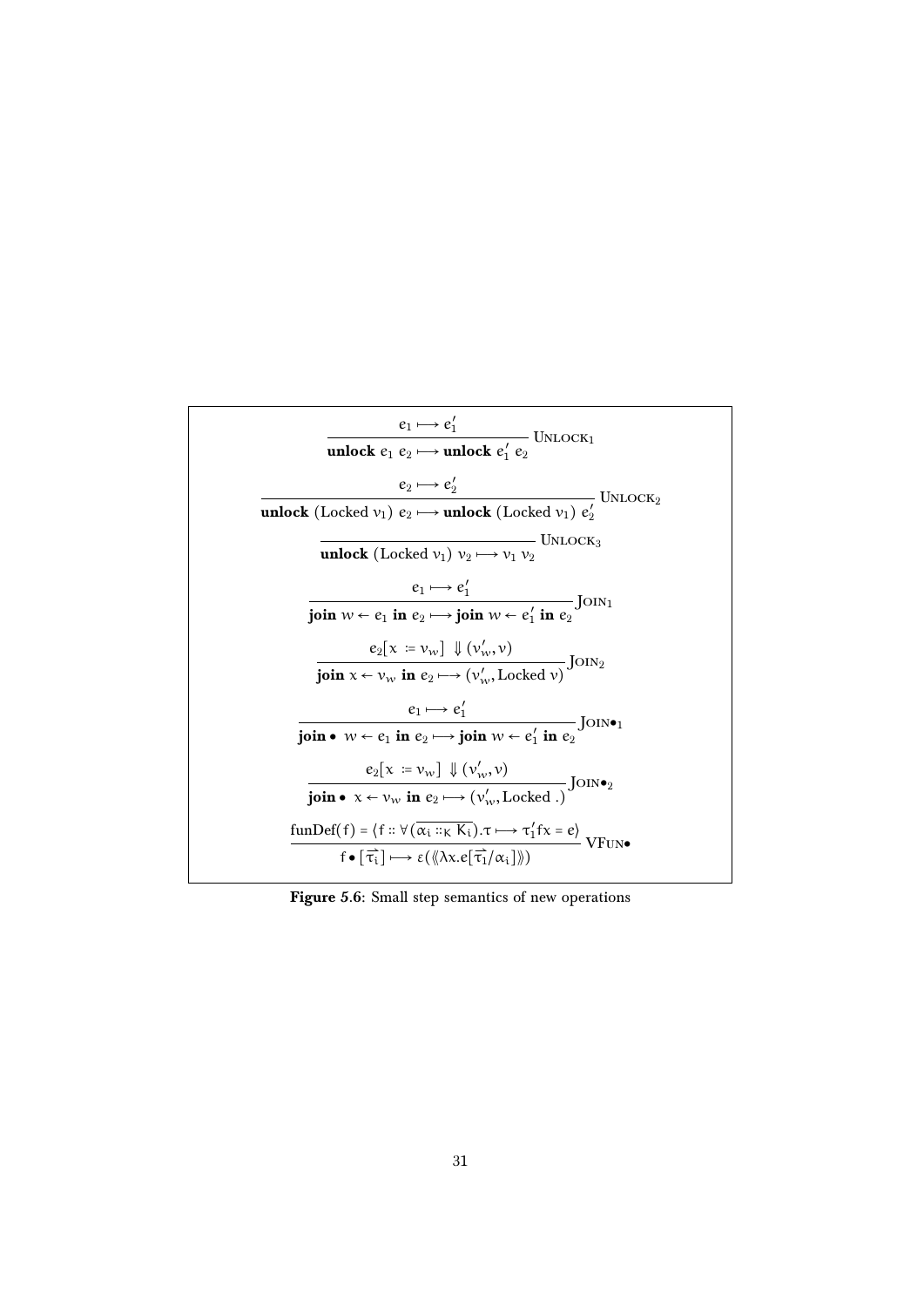### <span id="page-32-0"></span>5.2 Applying to Flogent

So far, we have designed the type system for FLOGENT that uses linear types which enforces infomation flow control. We have a case study that conceptualising the security features we want to achieve and also tested the implementation on several edge cases which yeild results that we expected. We formalised the proof technique for proving noninterference which involve proving the single-step simulation relationship between program reduction step and term erasure. We defined a small step operational semantics for Flogent which allow us to reason with the reduction steps in FLOGENT. We intuitively believe that this system maintains confidentiality and integrity, however, futher work is required to look into other potential proof techniques or improving on the current single step proof technique for it to work on our system. Here is a concrete example of why the current ap-proach does not work: [Figure 5.7;](#page-32-2) this example shows the blue path does not hold in the commutative diagram. This is because  $\epsilon_{\ell}$  would not erase  $\langle v_1, v_2 \rangle$  into  $\langle \bullet, v_2 \rangle$  as the erasure function would not see  $v_1$  as sensitive by itself. We will need to use a new technique to perform the security proofs since the existing technique does not apply to the current design in FLOGENT. Coming up with a novel proof technique to prove security in this context is beyond the scope of this thesis and remains open for future work.

<span id="page-32-2"></span>

Figure 5.7: Single-step simulation for unlock

### <span id="page-32-1"></span>5.3 Summary

To summarise my contribution in this thesis, I extended Minigent with an infomation flow aware language FLOGENT with a type system that ultilise linear types. I implemented the core primitive operations **unlock** and **join** in Minigent, I conducted testing on some examples to check that confidentiality and integrity are preserved in different cases. I formalised the noninterference property that we want in Flogent which involves creating small-step semantics for the core language and new operations, defining the erasure function as well as investigating the single-step simulation relationship between the erasure function and the reduction step of a program.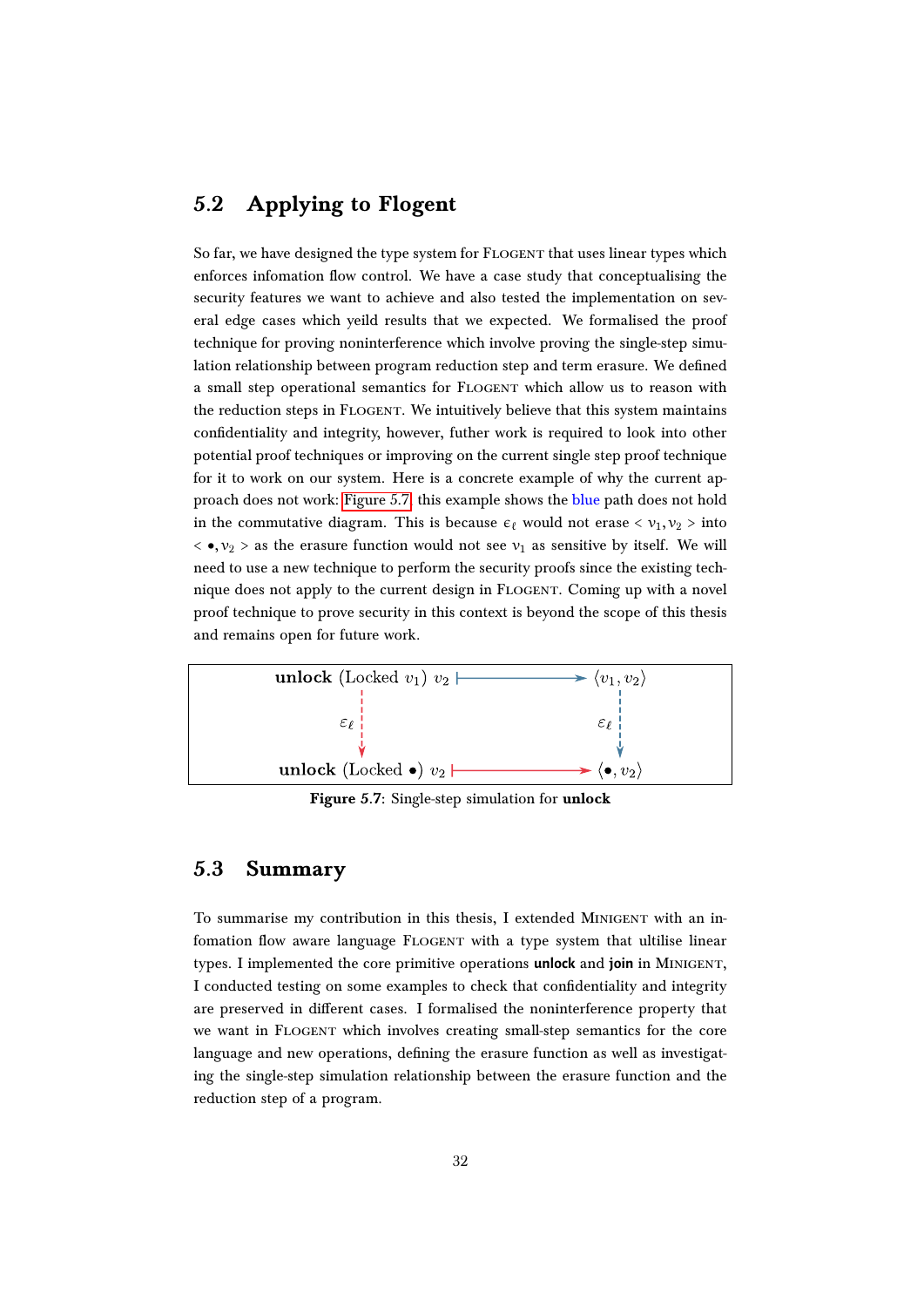## Bibliography

- <span id="page-33-5"></span>Martín Abadi, Anindya Banerjee, Nevin Heintze, and Jon G. Riecke (1999). "A Core Calculus of Dependency". In: Principles of Programming Languages. POPL '99. San Antonio, Texas, USA: ACM, pp. 147–160. isbn: 1-58113-095-3. doi: [10.1145/292540.292555](https://doi.org/10.1145/292540.292555).
- <span id="page-33-4"></span>Pablo Buiras, Dimitrios Vytiniotis, and Alejandro Russo (2015). "HLIO: Mixing Static and Dynamic Typing for Information-flow Control in Haskell". In: International Conference on Functional Programming. ICFP 2015. Vancouver, BC, Canada: ACM, pp. 289–301. isbn: 978-1-4503-3669-7. doi: [10.1145/2784731.2784758](https://doi.org/10.1145/2784731.2784758).
- <span id="page-33-3"></span>David Costanzo and Zhong Shao (2014). "A Separation Logic for Enforcing Declarative Information Flow Control Policies". In: Principles of Security and Trust. Vol. 8414, pp. 179-198. DOI: [10.1007/978-3-642-54792-8\\_10](https://doi.org/10.1007/978-3-642-54792-8_10).
- <span id="page-33-2"></span>Dorothy E. Denning and Peter J. Denning (1977). "Certification of Programs for Secure Information Flow". In: *Communications of the ACM* 20.7, pp. 504-513. ISSN: 0001-0782. DOI: [10.1145/359636.359712](https://doi.org/10.1145/359636.359712).
- <span id="page-33-8"></span>J. A. Goguen and J. Meseguer (1982). "Security Policies and Security Models". In: 1982 IEEE Symposium on Security and Privacy, pp. 11–11.
- <span id="page-33-6"></span>Haskell (2010). Haskell 2010 Language Report. Ed. by Simon Marlow. URL: [https:](https://www.haskell.org/onlinereport/haskell2010/) [//www.haskell.org/onlinereport/haskell2010/](https://www.haskell.org/onlinereport/haskell2010/).
- <span id="page-33-7"></span>C. Hritcu, M. Greenberg, B. Karel, B. C. Pierce, and G. Morrisett (2013). "All Your IFCException Are Belong to Us". In: IEEE Symposium on Security and Privacy, pp. 3-17. poi: [10.1109/SP.2013.10](https://doi.org/10.1109/SP.2013.10).
- <span id="page-33-0"></span>Paul Kocher, Jann Horn, Anders Fogh, Daniel Genkin, Daniel Gruss, Werner Haas, Mike Hamburg, Moritz Lipp, Stefan Mangard, Thomas Prescher, Michael Schwarz, and Yuval Yarom (2019). "Spectre Attacks: Exploiting Speculative Execution". In: Symposium on Security and Privacy.
- <span id="page-33-9"></span>Peng Li and S. Zdancewic (2010). "Arrows for Secure Information Flow". In: Theor. Comput. Sci. Pp. 1974-1994. DOI: [10.1016/j.tcs.2010.01.025](https://doi.org/10.1016/j.tcs.2010.01.025).
- <span id="page-33-1"></span>Moritz Lipp, Michael Schwarz, Daniel Gruss, Thomas Prescher, Werner Haas, Anders Fogh, Jann Horn, Stefan Mangard, Paul Kocher, Daniel Genkin, Yuval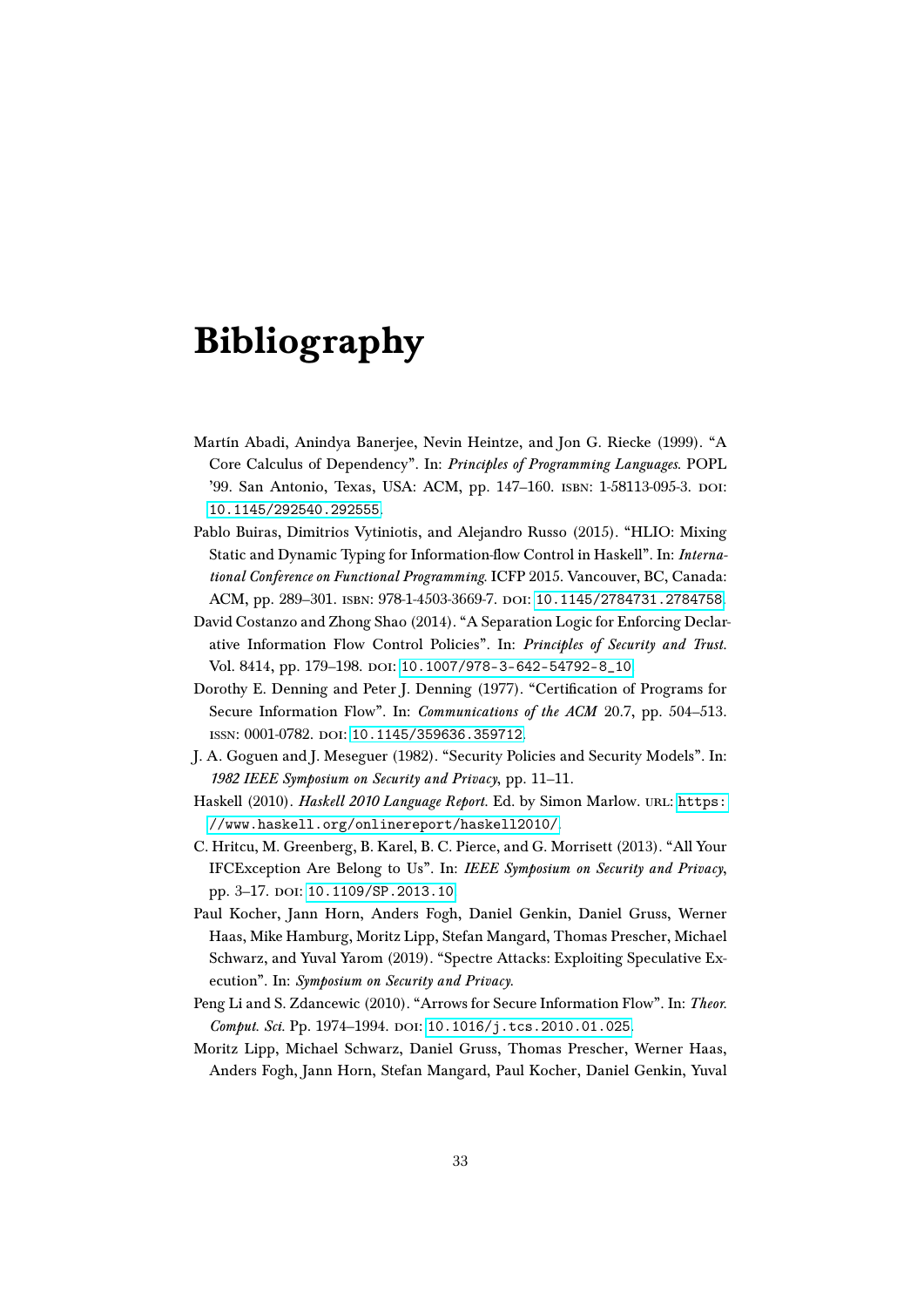Yarom, and Mike Hamburg (2018). "Meltdown: Reading Kernel Memory from User Space". In: USENIX Security Symposium.

- <span id="page-34-0"></span>Matt Miller (2019). Trends, challenges, and strategic shifts in the software vulnerability mitigation landscape. Accessed: 28-04-2019. URL: https://github.com/ [Microsoft/MSRC-Security-Research/tree/master/presentations/2019\\_](https://github.com/Microsoft/MSRC-Security-Research/tree/master/presentations/2019_02_BlueHatIL) [02\\_BlueHatIL](https://github.com/Microsoft/MSRC-Security-Research/tree/master/presentations/2019_02_BlueHatIL).
- <span id="page-34-9"></span>Robin Milner, Mads Tofte, and David MacQueen (1997). The Definition of Standard ML. Cambridge, MA, USA: MIT Press. isbn: 0262631814.
- <span id="page-34-3"></span>MITRE Corporation (2019). Common Vulnerabilities and Exposures. Accessed: 26- 04-2019. url: <https://cve.mitre.org/>.
- <span id="page-34-7"></span>Eugenio Moggi (1991). "Notions of Computation and Monads". In: Information and Computation 93.1, pp. 55–92. ISSN: 0890-5401. DOI: [10.1016/0890-5401\(91\)](https://doi.org/10.1016/0890-5401(91)90052-4) [90052-4](https://doi.org/10.1016/0890-5401(91)90052-4).
- <span id="page-34-12"></span>Toby Murray (2019). Private Correspondance.
- <span id="page-34-6"></span>Toby Murray, Robert Sison, Edward Pierzchalski, and Christine Rizkallah (2016). "Compositional Verification and Refinement of Concurrent Value-Dependent Noninterference". In: pp. 417-431. DOI: [10.1109/CSF.2016.36](https://doi.org/10.1109/CSF.2016.36).
- <span id="page-34-4"></span>Tobias Nipkow and Gerwin Klein (2014). Concrete Semantics: With Isabelle/HOL. Springer Publishing Company, Incorporated. isbn: 978-3-319-10541-3.
- <span id="page-34-2"></span>Tobias Nipkow, Lawrence Paulson, and Markus Wenzel (2002). Isabelle/HOL: A Proof Assistant for Higher-Order Logic. Vol. 2283. Lecture Notes in Computer Science.
- <span id="page-34-13"></span>Liam O'Connor (2019). Type Systems for Systems Types. UNSW Sydney.
- <span id="page-34-1"></span>Liam O'Connor, Zilin Chen, Christine Rizkallah, Sidney Amani, Japheth Lim, Toby Murray, Yutaka Nagashima, Thomas Sewell, and Gerwin Klein (2016). "Refinement Through Restraint: Bringing Down the Cost of Verification". In: International Conference on Functional Programming. ICFP 2016. Nara, Japan: ACM, pp. 89-102. ISBN: 978-1-4503-4219-3. DOI: [10.1145/2951913.2951940](https://doi.org/10.1145/2951913.2951940).
- <span id="page-34-11"></span>François Pottier and Vincent Simonet (2003). "Information Flow Inference for ML". In: Transactions in Programming Languages and Systems 25.1, pp. 117–158. issn: 0164-0925. doi: [10.1145/596980.596983](https://doi.org/10.1145/596980.596983).
- <span id="page-34-5"></span>John C. Reynolds (2002). "Separation Logic: A Logic for Shared Mutable Data Structures". In: Symposium on Logic in Computer Science. LICS '02. IEEE Computer Society, pp. 55–74. isbn: 0-7695-1483-9.
- <span id="page-34-8"></span>Alejandro Russo (2015). "Functional Pearl: Two Can Keep a Secret, if One of Them Uses Haskell". In: International Conference on Functional Programming. ICFP 2015. Vancouver, BC, Canada: ACM, pp. 280–288. isbn: 978-1-4503-3669-7. doi: [10.1145/2784731.2784756](https://doi.org/10.1145/2784731.2784756).
- <span id="page-34-10"></span>Z. Somogyi, F. J. Henderson, and T. C. Conway (1995). "Mercury, an Efficient Purely Declarative Logic Programming Language". In: Australian Computer Science Conference, pp. 499–512.